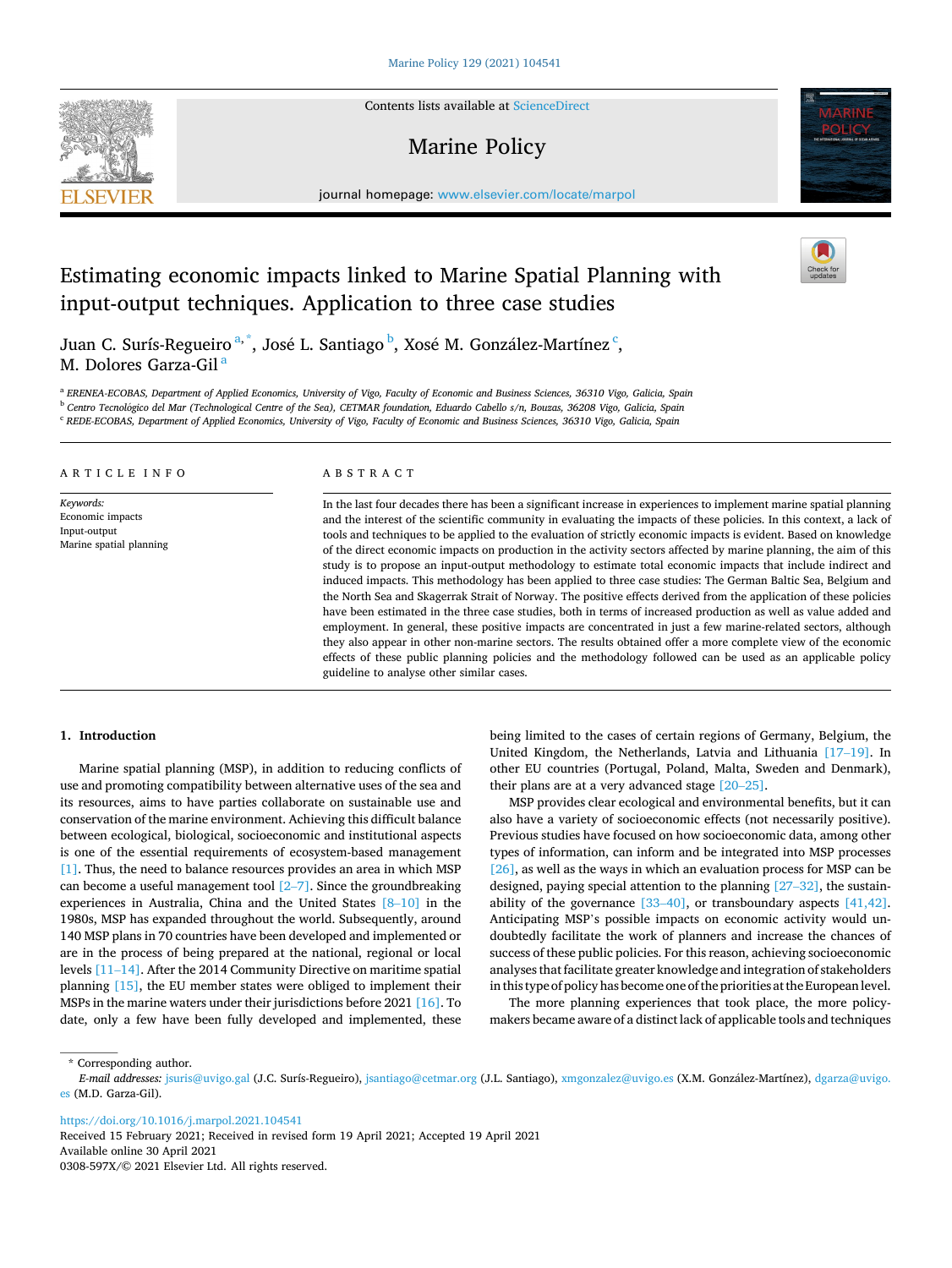

**Fig. 1.** Methodological procedure by phase.

to evaluate the economic and social impacts derived from the application of these policies [\[43,44\].](#page-19-0) The difficulty evaluating the economic benefits of this kind of public action is perhaps one of the elements that might explain its still limited implementation in Europe. In this context, based on the results obtained in previous studies [45–[47\]](#page-19-0), in 2018 the European Commission called for a study to evaluate the ways in which MSP can benefit the so-called blue economy sectors, thus attempting to provide information to the competent authorities of the European countries that favour the implementation of these policies. Recently, the European Commission published the results of the study  $[48]$ , which contained a review of existing literature on the economic impacts of MSP and proposed an evaluation methodology. In addition, the researchers analysed five case studies: Rhode Island, Scotland, the German Baltic region, Belgium, and the North Sea-Skagerrak region of Norway. Based on the results obtained in the latter three case studies, [\[49\]](#page-19-0) proposed methodological changes to obtain better estimates of the direct economic impacts derived from the implementation of MSP. This methodological proposal has been drawn up by considering the circumstances and specific determining factors of the three case studies analysed. The course followed could constitute a sound guide that would potentially be applicable to the study of other similar experiences and, undoubtedly, a good starting point from which to extend the analysis of the economic impacts of MSP.

The aim of this study is to continue to develop the methodology for estimating economic impacts associated with MSP through the study of three specific cases: The German Baltic region, Belgium, and the North Sea and Skagerrak Strait regions of Norway. In this work, the indirect and induced economic impacts on the economies that have implemented these policies are incorporated into the analysis. For this, the proposed input-output (I-O) analysis techniques are widely recognized in the academic world [\[50\].](#page-19-0) Other methods, such as spatial cost-benefit analysis or maritime space rent assessment, focus exclusively on marine sectors without considering interrelationships and impacts on other economic sectors. However, the I-O method quantifies the socioeconomic importance of marine sectors in the total economy of a country or region [51–[53\]](#page-19-0). In addition, this proposal allows the incorporation of construction of counterfactual scenarios (alternative hypothetical scenarios) that facilitate obtaining sectoral results on the economic impact of marine activities under various scenarios (e.g., that of not implementing the MSP), providing information that can complement and enrich that obtained through other approaches.

To achieve the proposed objectives, after this introduction, the second section details the methods followed and the materials available in the three case studies. Next, the results and discussion show the impact estimates obtained for each case study in terms of production value, gross value added (GVA) and employment. It begins with the direct economic impacts of MSP and then continues with the indirect, induced and total economic impacts. Finally, the most relevant conclusions are presented.

#### **2. Materials and methods**

In a recent study [\[49\],](#page-19-0) a four-phase methodology to estimate the economic impacts derived from MSP implementation was proposed. This procedure enabled researchers to estimate the direct economic impacts in terms of production value and distinguish between the economic activities involved in accordance with their NACE statistical classification code. It is now proposed to estimate the total, indirect and induced impacts with I-O methodology, being necessary to incorporate a fifth phase to the defined methodological procedure (see Fig. 1).

#### *2.1. Methodology*

In this methodological section, the focus of attention is on the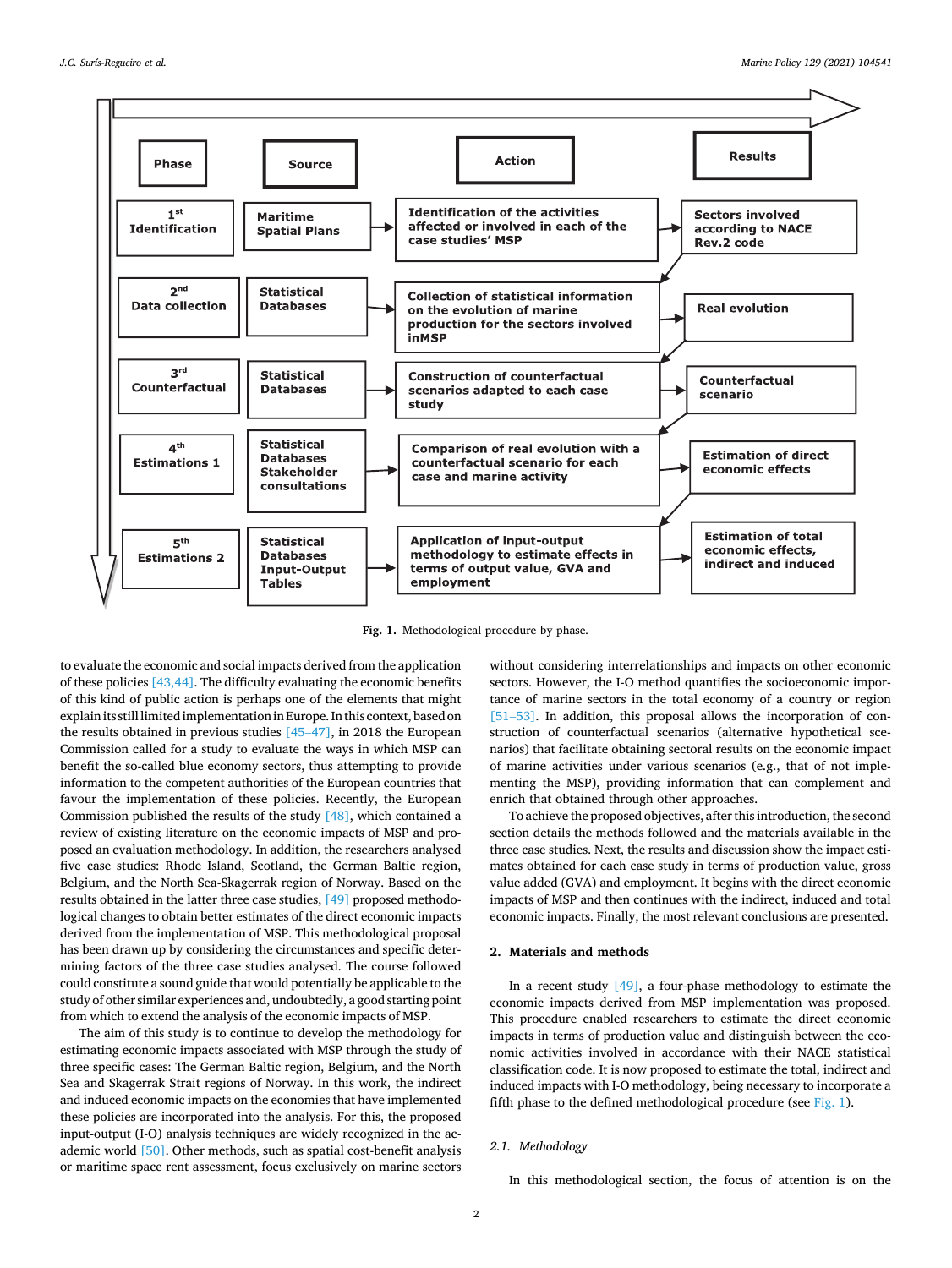<span id="page-2-0"></span>characteristics and development of the I-O model that will be applied to the three case studies.

I-O models are built from observed economic data of the intersectoral flows existing in a specific region (e.g., a nation or state) during a certain period (normally 1 year) [\[50\].](#page-19-0) To generate goods (outputs), each sector needs to consume other goods from other industries (intermediate inputs). The values of these cross-sector flows or transactions are recorded in I-O tables, providing information that can be synthesized in a system of linear equations.

An increase in the final demand for the outputs of a specific marine sector (e.g., due to an increase in internal final consumption) can have direct effects on the level of activity of the sector involved, which will see the value of its annual production increase. This effect on the value of the production of this marine sector is the direct impact linked to the initial increase in final demand. Production growth in a particular industry makes it necessary to increase the demand for the intermediate goods and services necessary to generate its output. That is, the variation in a marine sector's production level will have a carry-over effect on other sectors from the same economy that provide it with intermediate goods and services. The direct effects of economic output in a marine sector produce indirect effects on the sectors that provide to marine activity whith intermediate inputs. In turn, these changes in economic activity levels can modify the income levels of households and their final expenditure capacities for consumption of goods and services beyond the strictly marinerelated goods and services. Therefore, this process will have other multiplying effects on the economy overall (the induced effects). The sum of the values of the direct impacts (of the marine sector involved), indirect impacts (of the supplier sectors) and induced impacts (of the entire sectors of the economy) will be the value of the total economic impact caused by the initial variation in final demand of the output of a marine sector.

The I-O methodology has been used frequently in economics to estimate said indirect and induced impacts [\[54\]](#page-19-0). From the basic assumptions of the standard I-O models, for an economy with n sectors of activity the conventional demand-driven I-O model can be formulated in matrix algebra notation [\[50\]](#page-19-0):

$$
x = Ax + f \tag{1}
$$

$$
(\mathbf{I} - \mathbf{A})\mathbf{x} = \mathbf{f} \tag{2}
$$

where **A** and **I** are the regional input coefficients matrix and the identity matrix (square matrices of n rows and n columns), and **x** and **f** are the column vectors of total output and final demand, respectively. The matrix that results from solving (**I**-**A**) is known as the Leontief matrix. From expression (2), we can yield the following:

$$
\mathbf{x} = (\mathbf{I} - \mathbf{A})^{-1} \mathbf{f} = \mathbf{L} \mathbf{f}
$$
 (3)

Where  $L = (I-A)^{-1}$  is the Leontief inverse matrix of the total requirements (lij). Each element of this matrix would indicate the value of the output of sector i that is required to be able to satisfy a unit increase in the final demand of sector j.

This conventional I-O model adheres to the classic scenario where the final demand is the economy's driving force. However, in certain cases it is advisable to use models drawn up, at least partially, from the perspective of supply [55–[58\].](#page-19-0) As previously mentioned, some marine sectors of the economies of the three cases analysed have been directly affected by the implementation of MSP. These direct impacts are the consequence of an exogenous factor (MSP implementation) and not a change in the final demand for their products. MSP's effect on marine sectors can be considered a supply shock, so it is necessary to change the focus towards models that consider a different perspective from the conventional one. That is, it can be assumed that part of the total output of k sectors of the economy (those directly affected by MSP) is determined exogenously  $(x^{,ex} = [x_1,...,x_k])$  and their final demands, endogenously  $(f^{en} = [f_1, ..., f_k])$ . The remaining industries (n-k sectors) are assumed to remain exogenous in their final demands  $(\mathbf{f}^{\text{tex}} = [f_{k+1},...,f_n])$ 

and endogenous in their outputs  $(x^{en} = [x_{k+1},...,x_n])$ . These types of models which mix the traditional approach of demand with that of supply are known as mixed endogenous-exogenous I-O models and have been frequently used in many empirical studies, mainly those related to the evaluation of economic impacts of activity sectors linked to the use and exploitation of natural resources [59–[64\]](#page-19-0). However, the application of these mixed models for the evaluation of the economic impacts associated with the implementation of public policies is not frequent, which constitutes a novel contribution of this work.

To simplify the notation, a partition of the elements of matrix **A** can be assumed:

$$
\mathbf{A} = \begin{pmatrix} \mathbf{A}_{11} & \mathbf{A}_{12} \\ \mathbf{A}_{21} & \mathbf{A}_{22} \end{pmatrix}
$$
 (4)

In relation to the regional input coefficients matrix (**A**), matrix **A11**  contains the elements of the first k rows and columns; matrix  $A_{21}$  contains the elements of the last n–k rows and the first k columns; matrix **A12** contains the elements of the first k rows and the last n–k columns; and matrix **A22** contains the elements of the last n–k rows and columns. The same notation criteria can be used for the partitioned matrices of **I**  and **L**. From (2), we can express the I-O system as follows:

$$
\begin{bmatrix}\n(I_{11}-A_{11}) & -A_{12} \\
-A_{21} & (I_{22}-A_{22})\n\end{bmatrix}\n\begin{bmatrix}\nx^{\rm ex} \\
x^{\rm en}\n\end{bmatrix} = \begin{bmatrix}\nf^{\rm en} \\
f^{\rm ex}\n\end{bmatrix}
$$
\n(5)

Rearranging (5) provides:

$$
\begin{bmatrix} - & \mathbf{I}_{11} & -\mathbf{A}_{12} \\ \mathbf{0} & (\mathbf{I}_{22} - \mathbf{A}_{22}) \end{bmatrix} \begin{bmatrix} \mathbf{f}^{en} \\ \mathbf{x}^{en} \end{bmatrix} = \begin{bmatrix} - & (\mathbf{I}_{11} - \mathbf{A}_{11}) & \mathbf{0} \\ \mathbf{A}_{21} & \mathbf{I}_{22} \end{bmatrix} \begin{bmatrix} \mathbf{x}^{ex} \\ \mathbf{f}^{ex} \end{bmatrix} \tag{6}
$$

From (6) is obtained:

$$
\begin{bmatrix} f^{en} \\ x^{en} \end{bmatrix} = \begin{bmatrix} (I_{11} - A_{11}) - (A_{12}L_{22}A_{21}) & -A_{12}L_{22} \\ L_{22}A_{21} & L_{22} \end{bmatrix} \begin{bmatrix} x^{ex} \\ f^{ex} \end{bmatrix}
$$
(7)

where  $L_{22} = (I_{22} - A_{22})^{-1}$ .

If it is assumed that implementing MSP has no direct effects on the final demand of non-marine sectors  $(f^{ex} = [0, \ldots, 0])$ , from the final direct impacts of MSP on k marine sectors  $(x^{ex})$ , then expression (7) allows estimation of the indirect impacts on the economy as a whole. These indirect impacts will be located both in the marine sectors' final demand ( $f<sup>en</sup>$ ) and in the output of the rest of the economy's non-marine sectors (**x**en).

To estimate the induced effects, it is common to extend the basic model expressed in Eqs.  $(1)-(3)$ , endogenizing final household con-sumption [\[50\].](#page-19-0) In this closed I-O model with respect to households, there will be an extended matrix of technical coefficients  $(\overline{A})$ , and an extended Leontief's inverse  $(\overline{L})$ , both with  $n + 1$  rows and  $n + 1$  columns. The column  $n + 1$  will be formed by the final household consumption of every good or service produced by n sectors of the economy. To calculate the elements of row  $n + 1$ , it will be assumed that the total final household consumption is distributed sectorally in accordance with each sector's contribution to the economy's total GDP. The elements of  $\overline{L}$  $(\bar{l}_{ii})$  incorporate the total impacts (direct, indirect and induced).

After the first impacts, a new extended final demand vector can be built  $(\bar{f})$  formed by  $n + 1$  elements. The first k elements of this vector will be the new final demands estimated for the marine sectors ( $f<sup>en</sup>$ ), while the remaining  $n-k + 1$  elements will be zero. From  $(3)$ , by setting this extended final demand vector (**f**) against the extended Leontief's inverse  $(\overline{L})$ , a new extended total output vector  $(\overline{x})$ , which will incorporate the total impacts (direct, indirect and induced), can be obtained.

$$
\overline{\mathbf{x}} = \left(\mathbf{I} - \overline{\mathbf{A}}\right)^{-1} \overline{\mathbf{f}} = \overline{\mathbf{L}\mathbf{f}}
$$
 (8)

Once the process indicated is concluded, the induced impacts are obtained through the difference between the total impacts and the direct and indirect impacts. The indirect impacts are obtained from the difference between the direct and indirect impacts and the direct impacts.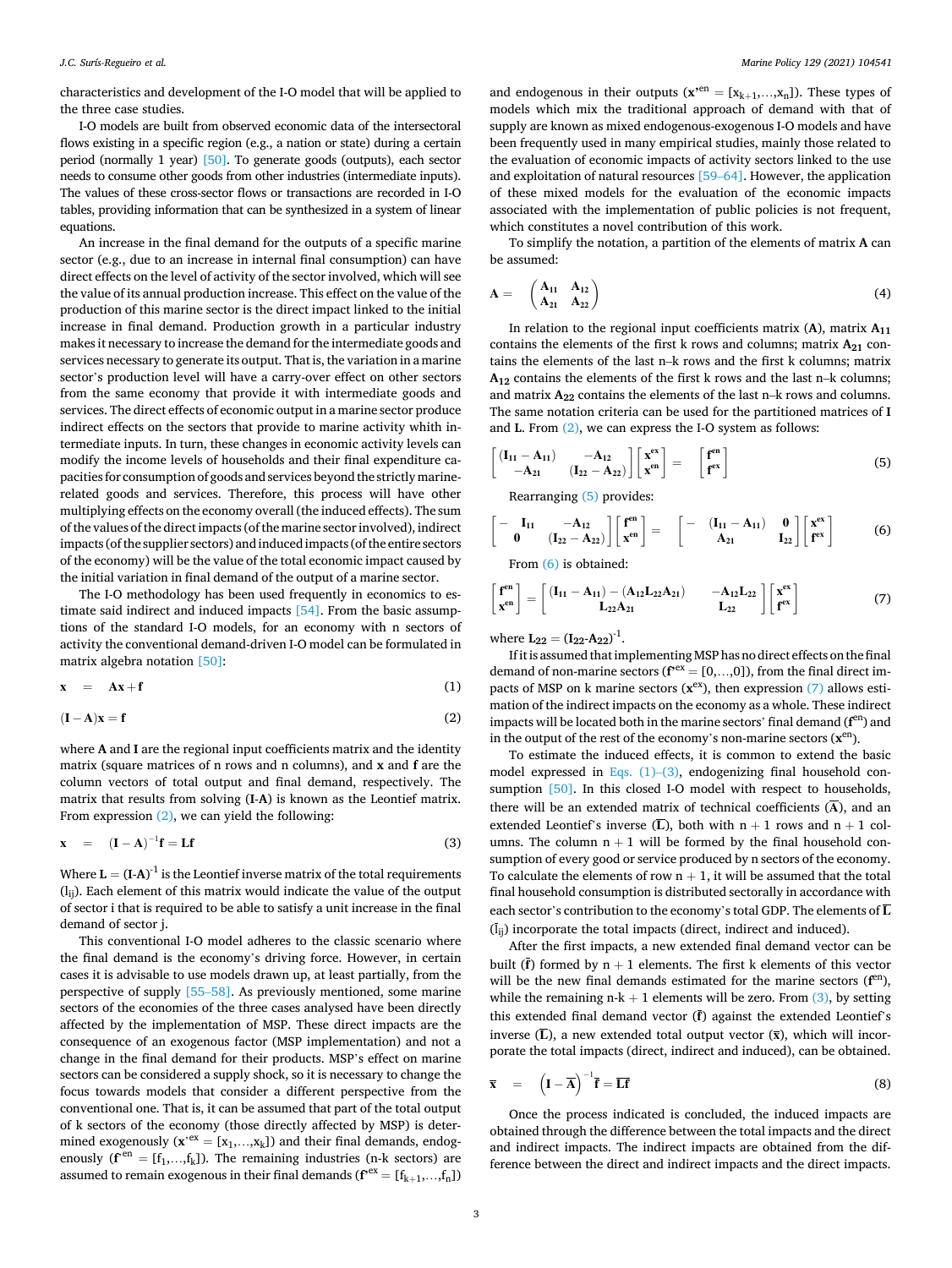<span id="page-3-0"></span>Induced Impacts = Total Impacts–Direct and Indirect Impacts Indirect Impacts <sup>=</sup> Direct and Indirect Impacts–Direct Impacts (9)

From these impact values estimated for each sector's output, an estimate of said impacts in terms of GVA and employment can be made. The I-O tables usually offer information on the GVA provided by every sector of the economy  $(v_i)$ . From this information, the coefficients of GVA per unit of output generated in each sector  $(v_{ci} = v_i / x_i)$  can be calculated. If we assume these relationships are stable, for each of the n sectors of the economy, by multiplying this sectoral coefficient by the value of the estimated impacts in terms of output, an approximation of the direct, indirect and induced impacts with regard to GVA can be obtained. A similar procedure can be followed to estimate impacts in terms of employment, now using technical labour coefficients  $(e_{c,i})$ , representing the number of jobs necessary in the sector i (e<sub>i</sub>) to be able to generate a unit of output in said sector ( $e_c$  i =  $e_i$  /  $x_i$ ).

#### *2.2. Data*

To apply this methodology to the three case studies, it is necessary to have regional I-O tables for all of the years studied and an initial estimate of the direct impacts linked to the implementation of the MSP in each case.

In relation to I-O tables, in the cases of Belgium, Germany and Norway, Eurostat provides information on the I-O framework with unified criteria on its webside. In the German case, I-O tables for its Baltic region are not available, and therefore it was necessary to resort to I-O tables for Germany as a whole (thus assuming that the sectoral technical coefficients for the Baltic region are similar to the national ones). For the seven years analyzed in this case (from 2010 to 2016), the Eurostat database has these countries' respective symmetric I-O tables at basic prices going product by product (code naio\_10\_cp1700). In the Belgian case, of the three years analysed after its implementation of MSP (from 2014 to 2016), only the symmetric I-O table for 2015 is available, so it is necessary to assume that the technical coefficients for 2014 and 2016 were similar to those that corresponded to 2015. The Norwegian case is somewhat similar to the German case, in that I-O tables for its North Sea and Skagerrak regions are not available, so it is necessary to operate with the national I-O tables. For the four years analysed (from 2013 to 2016), symmetric I-O tables at basic prices industry by industry (code naio\_10\_cp1750) for all of the years except the first one were available, which means that for 2013 the technical coefficients corresponding to 2014 will be assumed.

These I-O tables do not contain employment data for each of the sectors contemplated in each case. Therefore, to make estimates for impacts on employment, once again the information provided by Eurostat's National Accounts employment data by industry (up to NACE A\*64) is used, which provides information on total sectoral employment (domestic concept) for 2008–2016.

In relation to the initial estimate of the direct impacts of MSP, the results obtained in [\[49\]](#page-19-0) has been adopted as a starting point in the mean scenario, expressed in constant 2010 units ( $\epsilon_{2010}$ ). These estimates of direct impacts were made only for the marine activities affected by the MSP in each case study and on which it was possible to obtain information from official sources. The stakeholders of these marine activities were consulted about the possible range of the impacts derived from the implementation of MSP on the evolution of the annual value of their sectorial productions. From these opinions, three possible scenarios were constructed, the high (considering the maximum value of each range), the low (with the minimum values) and the medium (as an average of the two previous values). In this document, the values obtained in the average scenario will be considered, although the standard deviations of the results will also be reported in each case, considering the estimated results in the other two extreme scenarios.

In [\[49\]](#page-19-0), the marine activities involved were identified by their corresponding NACE Rev.2 code (official classification of economic sectors in the EU). However, the Eurostat I-O tables distinguish only 65 economic sectors of activity, and they do not necessarily coincide with the

#### **Table 1**

Correspondence between NACE activities and sectors of the Eurostat I-O tables.

| <b>NACE</b>       | <b>Activity (Eurostat)</b>                                                           | Input-Output industries (Eurostat)                                          |
|-------------------|--------------------------------------------------------------------------------------|-----------------------------------------------------------------------------|
| Rev.2<br>Codes    |                                                                                      |                                                                             |
| A0311             | Marine fishing                                                                       | A03 - Fishing and aquaculture                                               |
| A0321             | Marine aquaculture                                                                   |                                                                             |
| G4638             | Wholesale of other food,                                                             | G46 - Wholesale trade, except of                                            |
|                   | including fish, crustaceans and<br>molluscs                                          | motor vehicles and motorcycles                                              |
| C <sub>1020</sub> | Processing and preserving of<br>fish, crustaceans and molluscs                       | C10-12 - Manufacture of food<br>products; beverages and tobacco<br>products |
| B0610             | Extraction of crude petroleum                                                        | B - Mining and quarrying                                                    |
| B0620             | Extraction of natural gas                                                            |                                                                             |
| B0910             | Support activities for petroleum                                                     |                                                                             |
|                   | and natural gas extraction                                                           |                                                                             |
| B0811             | Quarrying of ornamental and<br>building stone, limestone,<br>gypsum, chalk and slate |                                                                             |
| B0812             | Operation of gravel and sand<br>pits: clays and kaolin                               |                                                                             |
| B0899             | Other mining and quarrying                                                           |                                                                             |
| H5010             | Sea and coastal passenger water                                                      | H50 - Water transport                                                       |
|                   | transport                                                                            |                                                                             |
| H5020             | Sea and coastal freight water                                                        |                                                                             |
|                   | transport                                                                            |                                                                             |
| H5229             | Other transportation support                                                         | H52 - Warehousing and support                                               |
|                   | activities                                                                           | activities for transportation                                               |
| N7734             | Rental and leasing services of                                                       | N77 - Rental and leasing activities                                         |
|                   | water transport equipment                                                            |                                                                             |
| H5210             | Warehousing and storage                                                              |                                                                             |
|                   | services                                                                             | H52 - Warehousing and support<br>activities for transportation              |
| H5222             | Service activities incidental to                                                     |                                                                             |
|                   |                                                                                      |                                                                             |
|                   | water transportation                                                                 |                                                                             |
| H49               | Tourism: Land transport                                                              | H49 - Land transport and transport<br>via pipelines                         |
| H50               | Tourism: Water transport                                                             | H50 - Water transport                                                       |
| H51               | Tourism: Air transport                                                               | H51 - Air transport                                                         |
| <b>I55</b>        | Tourism: Accommodation                                                               | I - Accommodation and food                                                  |
| I56               | Tourism: Food and beverage                                                           | service activities                                                          |
|                   | service activities                                                                   |                                                                             |
| N77               | Tourism: Renting and leasing of                                                      | N77 - Rental and leasing activities                                         |
|                   | motor vehicles, recreational and                                                     |                                                                             |
|                   | sports goods                                                                         |                                                                             |
| N79               | Tourism: Travel agency, tour                                                         | N 79 - Travel agency, tour operator                                         |
|                   | operator reservation service and                                                     | reservation service and related                                             |
|                   | related activities                                                                   | activities                                                                  |
| R90-92            | Tourism: Culture and                                                                 | R90-92 Creative, arts,                                                      |
|                   | entertainment                                                                        | entertainment, library, archive,                                            |
|                   |                                                                                      | museum, other cultural services;                                            |
|                   |                                                                                      | gambling and betting services                                               |
| D3511             | Production of electricity                                                            | D - Electricity, gas, steam and air                                         |
|                   |                                                                                      | conditioning supply                                                         |
| F4291             |                                                                                      | F - Construction                                                            |
|                   | Construction of water projects                                                       |                                                                             |

NACE sectors. Therefore, to use the I-O methodology, it is necessary to establish the subsequent matches between NACE activities and the sectors in Eurostat's I-O tables (see Table 1). On quite a few occasions, several activity headings are grouped together in just one I-O sector, which has implications when interpreting the results obtained.

## **3. Results and discussion**

#### *3.1. Direct impacts*

If the sectoral correspondences reflected in Table 1 are applied to the results obtained in [\[49\]](#page-19-0) in the mean scenario for the three case studies, then the estimates of direct impact on the value of the production of the marine I-O sectors are obtained (shown in [Tables A.1](#page-7-0)–A.3 of the Appendix). These direct impacts form the column vectors that we denote as **xex** and are used later to estimate indirect impacts.

In the three case studies, the value of the direct economic impacts derived from MSP were positive for all of the years analysed. These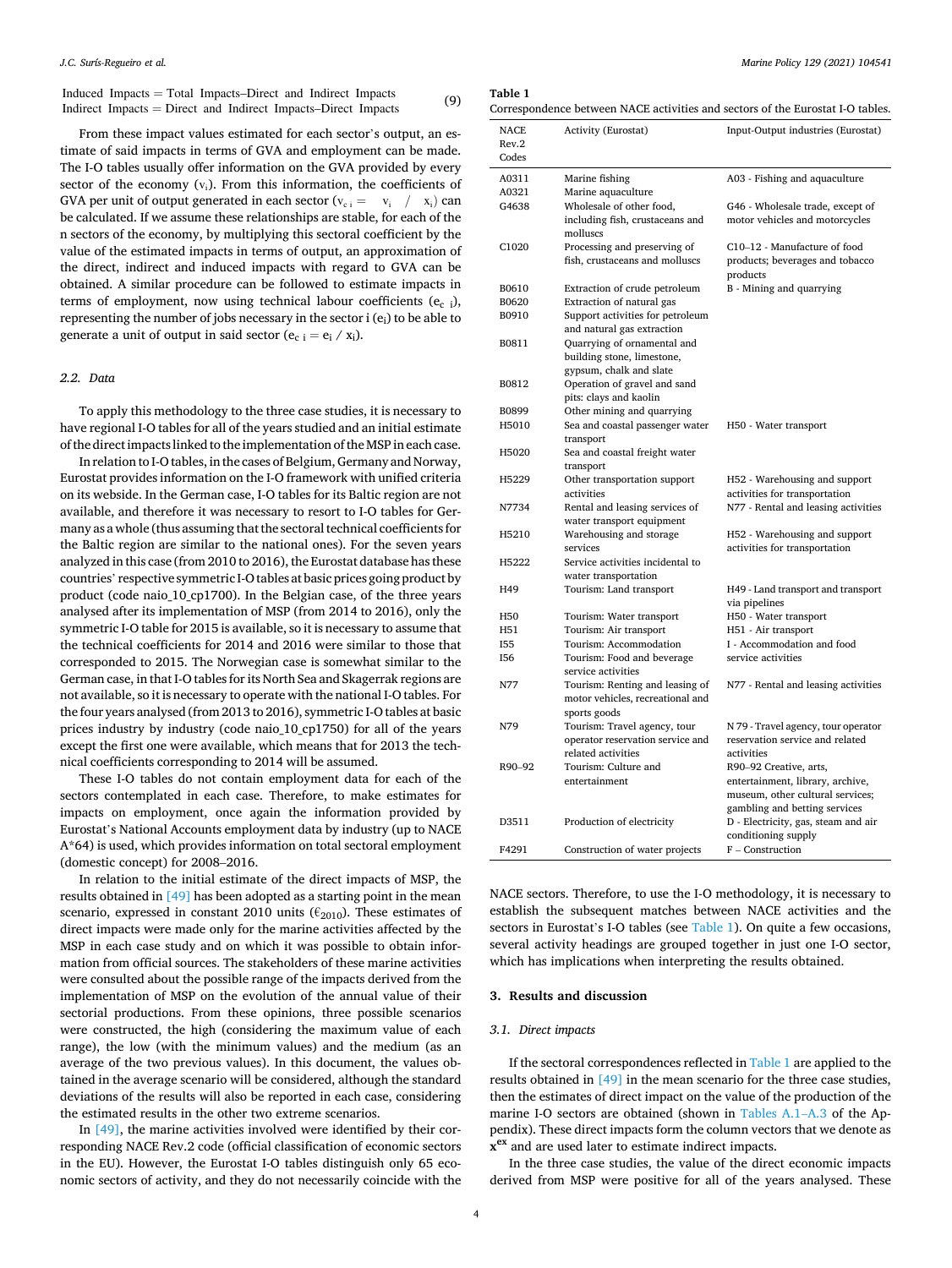

**Fig. 2.** Evolution of direct impacts on the production value of marine I-O sectors.

periods differ in each case, in terms of the year in which full and effective implementation of each MSP began (see Fig. 2).

In the case of the German Baltic, during 2010–2016, the cumulative direct impacts that entail an increase of some 1875 million  $\epsilon_{2010}$  with respect to the production value that would hypothetically have been reached if this policy had not been implemented were estimated. The sectors most positively affected by MSP were those linked to maritime transport and warehousing (codes H50 and H52). Sectors that suffered negative cumulative effects, such as land transport and travel agencies (codes H49 and N79), also appear (see [Table A.1\)](#page-7-0).

In the Belgian case, the direct impacts on marine sector production values followed an upward trend in the 3 years that MSP was applied (2014–2016), reaching a cumulative total of 929 million  $\epsilon_{2010}$ . The positive impacts were concentrated in the generation of electricity from the wind power sector (code D) and the construction of water projects sector (F), possibly closely linked to the development of offshore wind farms. Some tourism-related activities (sectors I and N77) have suffered negative impacts, although identifying the specific reasons that would explain such a result is difficult (see [Table A.2](#page-7-0)).

In the case of Norway's North Sea and Skagerrak, the direct impacts on marine sector production value also followed an upward trend, surpassing 1644 million  $\epsilon_{2010}$  accumulated in the four years of the period under analysis (2013–2016). With the exception of the warehousing sector (H52), all of the other marine sectors involved in MSP had positive impacts. Foremost among them is the increase in the maritime transport sector's (H50) production value, which accounts for just over two-thirds of the accumulated impact (see [Table A.3](#page-7-0)).

From the average capacity of each marine I-O sector to generate GVA and employment per unit of output ( $v_c$  and  $e_c$ , respectively), the value of the direct economic impacts in terms of GVA and employment can be estimated. These direct impacts for the three case studies are shown in [Tables A.4](#page-7-0)–A.9.

To interpret these results properly, one must bear in mind that they are approximations, because the marine activities classified by their NACE code are now grouped together in much wider I-O sectors, which they share with other activities. For example, all of the marine activities linked to the extraction of non-living resources (extraction of oil and gas, aggregates or seabed mining) are grouped together in one I-O sector (mining and quarrying), which, furthermore, also includes onshore mining activities. That is, to calculate the direct impact on GVA and employment, the coefficients  $v_c$  and  $e_c$  are used, which correspond to the average of the activities that fall within said I-O sector as a whole (whether they are marine activities or otherwise). Therefore, to obtain these impact results on GVA and employment, it is assumed that the capacity of marine activity to generate GVA and employment per unit of output is similar to the average of the activities in the corresponding I-O sector in which it is included. This assumption is also applied when the indirect and induced impacts on GVA and employment are estimated.

In general, the sectoral results and trends in terms of GVA and employment have followed similar patterns to those shown in terms of production value. It is worth mentioning the exception recorded in the



**Fig. 3.** Evolution of indirect impacts on the production value of non-marine I-O sectors.

results of the German case for 2015. For marine sectors as a whole, positive global results were estimated, but with winning sectors and losing sectors. If the sectors that suffer negative impacts have a greater capacity to generate GVA and/or employment per unit of output than the sectors with positive impacts have, then it could result in the net annual impacts in terms of GVA and employment being negative, as occurred in the German case for 2015 (see [Tables A.4 and A.7\)](#page-7-0).

#### *3.2. Indirect impacts*

To estimate the indirect impacts, it can be assumed that the direct impacts on the production value of the 14 marine sectors are determined exogenously (associated with MSP implementation), which is why we identify them as the sectors that make up the column vectors of exogenous output (**xex**). The final demands of the remaining 51 I-O sectors remain exogenous. For these I-O sectors, it is assumed that the implementation of the corresponding MSP has no direct impact on their final demands. That is, the exogenous final demand would be formed by column vectors of 51 zeros  $(f^{ex} = [0, ..., 0]).$ 

By rearranging the symmetric domestic matrices of each case, the corresponding regional input coefficient matrices (**A**) were calculated and partitioned in accordance with what is established in [Eq. \(4\)](#page-2-0). The **A11** matrix is made up of 14 rows and 14 columns, containing the regional input coefficients corresponding to the 14 marine I-O sectors of our case studies. The A<sub>22</sub> matrix is made up of 51 rows and 51 columns, containing the regional input coefficients of the remaining I-O sectors (non-marine sectors). For their part, matrices **A12** and **A21** are 14-row x 51 column and 51-column x 14-row matrices, respectively, containing the regional input coefficients that relate the marine I-O sectors to the remaining I-O sectors.

With all of these elements, the indirect impacts on the economy as a whole, both on the final demand of the 14 marine I-O sectors (**f en**) as well as on the output value of the remaining 51 sectors  $(x<sup>en</sup>)$ , can be estimated from [Eq. \(7\)](#page-2-0).

In [Tables A.10](#page-7-0)–A.12, these impacts on the final demand of the 14 marine I-O sectors (**f en**) for the three case studies are shown. For the three cases analysed, the estimated effects on the final demand of the 14 marine I-O sectors represent on average just over 75% with respect to the direct impacts on the production value of said sectors.

The increase (reduction) in marine sector production level will have a carry-over effect on the other sectors of the economy that are suppliers of intermediate inputs consumed by the marine sectors. These are the indirect impacts on the 51 non-marine I-O sectors (**xen**). The evolution of these indirect impacts for the three case studies is shown in Fig. 3.

In the German case, the indirect impacts on the output value of the remaining sectors vary annually within a wide range, from − 9.6 million  $\epsilon_{2010}$  in 2015 to a maximum of 79.7 in 2013 (see [Table A.13\)](#page-7-0). If we accumulate the indirect impacts over the entire period (2010–2016) and we arrange them in order, from the highest to the lowest, then the 10 non-marine I-O sectors that appear in [Table A.13](#page-7-0) represent 73% of the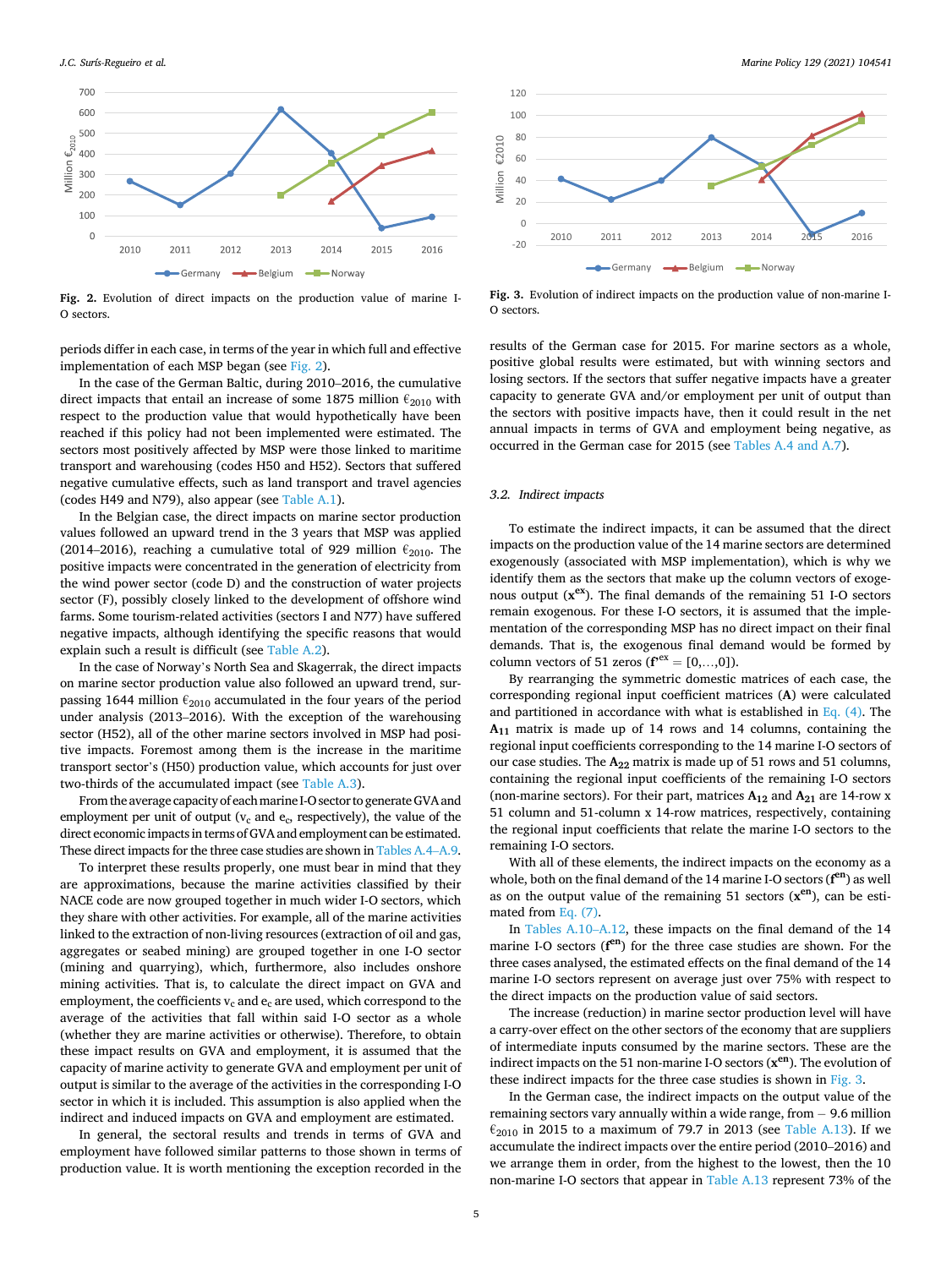

**Fig. 4.** Evolution of total impacts on the production value on German economy.

total value of the indirect impacts on the output value, foremost among which are the employment services sector (N78), the real estate sector (L68B) and the petroleum refinery sector (C19). By applying the corresponding coefficients,  $v_c$  and  $e_c$  to these indirect impacts on the production value, an approximation of these impacts in terms of GVA and employment can be obtained. In [Tables A.14 and A.15,](#page-7-0) the results obtained can be observed, specifying the 10 most affected sectors ranked in order, from the highest to the lowest impact. In general, these 10 sectors usually coincide with those in [Table A.13](#page-7-0), although slight changes in precedence can be appreciated due to the different capacity to generate GVA or employment per unit of output of each sector.

In the Belgian case, the indirect impacts on the production value of the non-marine sectors extended to 40 million  $\epsilon_{2010}$  in 2014, doubled in 2015 and exceeded 101 million  $\epsilon_{2010}$  in 2015 and 2016 (see [Table A.16](#page-7-0)). As in the previous case, the 10 most affected non-marine sectors accumulated approximately 73% of the total indirect impacts, foremost among them the legal and accounting activities and head offices sectors (codes M69–70) as well as the financial services and insurance sectors (K64 and K66). As can be seen in [Tables A.17 and A.18](#page-7-0), the non-marine I-O sectors that see a greater indirect impact on their GVA and employment coincide quite closely with those in [Table A.16](#page-7-0), although slight changes in precedence can also be appreciated.

In the Norwegian case, the indirect impacts on the output of nonmarine sectors have evolved upwards, from 35 million  $\epsilon_{2010}$  in 2013 to almost 95 million  $\epsilon_{2010}$  in 2016 (see [Table A.19](#page-7-0)). The 10 non-marine sectors with higher indirect impacts make up almost 70% of the total cumulative impacts for the period 2013–16, the most important being the repairs and installation of machinery and equipment sector (C33), the agricultural products sector (A01) and the telecommunications services sector (J61). Similar to the previous cases, the results obtained in terms of the indirect impacts on the GVA and employment of nonmarine sectors are shown in [Tables A.20 and A.21](#page-7-0).

#### *3.3. Total impacts and their distribution*

As was pointed out in the methodology, after the first impacts (direct and indirect), a new extended final demand vector  $(\bar{f})$  made up of 65  $+$  1 elements can be built. The first 14 elements of this vector will be the new final demands estimated for the marine sectors ( $f<sup>en</sup>$ ), while the remaining  $51 + 1$  elements will be zeros. From [Eq. \(8\),](#page-2-0) a valuation of the total impacts on the output value of the 65 sectors contemplated in the I-O tables can be estimated. Furthermore, from  $Eq. (9)$  the distribution of total impacts can be obtained, differentiating between types of impact.

In the German case, the distribution of the total impacts with respect to the production value by type of impact can be observed in Fig. 4. Similar evolution of the impacts in terms of GVA and employment is shown in [Table A.22](#page-7-0). As can be seen, with the exception of 2015, the total impacts were positive, in terms of both production value as well as GVA and employment. In the cumulative value for 2010–16, the total impact exceeded 2936 million  $\epsilon_{2010}$  in terms of production, which entailed an increase in the total GVA of



**Fig. 5.** Evolution of total impacts on the production value on Belgian economy.

some 1088 million  $\epsilon_{2010}$ , generating some 13,784 jobs. It should be taken into consideration that these are results estimated in the medium scenario which could oscillate significantly, as is shown by the high standard deviation with respect to the low and high scenarios. Most of the impacts are of a direct nature in terms of production (63.8% of the total) and generation of GVA (50.2% of the total). However, in terms of employment the induced impacts are more relevant (49.9% of the total). These differences can be explained by the different capacity to generate GVA and employment of the non-marine sectors that are affected by the carry-over impacts derived from changes in marine sector production levels. Of the three case studies, German is the only one that presents significant changes in the internal distribution of the type of impacts. During 2010–2014, the relative weight of each type of impact remained stable. However, in 2015 and 2016 the direct negative impacts suffered by the storage sector (H52) caused a significant variation, increasing the relative weight of direct impacts and reducing that of indirect and induced impacts (which in 2015 were even negative in terms of the value of production). These differences are due to the different capacities of the marine sectors to generate a knock-on effect on the activity of the rest of the economic sectors. A significant change in the value of the production of a sector with a high multiplier effect (as is the case in the storage sector) causes greater economic impacts on the rest of the sectors than if the same change were produced in other sectors with less multiplier effect (as is the case in the air transport or maritime transport sectors). By sectors of activity, in the German case the total impacts are concentrated in those activities linked to maritime transport (H20 and H52), which have benefited the most from the implementation of MSP (see [Tables A.23](#page-7-0)–A.25). In addition to the marine sectors directly affected by MSP, among the 20 sectors with greater total impacts are situated other non-marine sectors, such as retail trade (G47), real estate services (L68B), financial services (K64), employment services (N78), security (N80–82) or trade and repair of motor vehicles (G45). In this case, two sectors negatively affected by MSP appear; that is, travel agencies (N79) and, above all, land transport (H49), perhaps replaced by the increasing relevance of maritime transport.

In the Belgian case, the total impacts were positive and experienced an upward trend over the three years of 2014–16 (see Fig. 5 and [Table A.26](#page-7-0)). The total cumulative impacts over three years (2014–16) exceeded 1546 million  $\epsilon_{2010}$  in terms of production, which translated into an increase of more than 628 million  $\epsilon_{2010}$  in GVA, generating almost 5500 jobs. These are estimates in the medium scenario and, though lower than in the German case, the standard deviations of these results with respect to those obtained in the low and high scenarios remain relatively high. Similar to the previous case, the greater impacts of MSP are those of a direct nature in terms of production (60.1% of the cumulative total) and GVA (52.8% of the cumulative total). However, in terms of employment, the direct impacts are exceeded by the induced impacts (36.7% as opposed to 42.0% of the cumulative total). Again, the reason for this difference is associated with the greater capacity to generate employment per unit of output of the non-marine sectors that are affected by the carry-over induced impacts. In the Belgian case, the sectors of activity that benefited the most from MSP are the electricity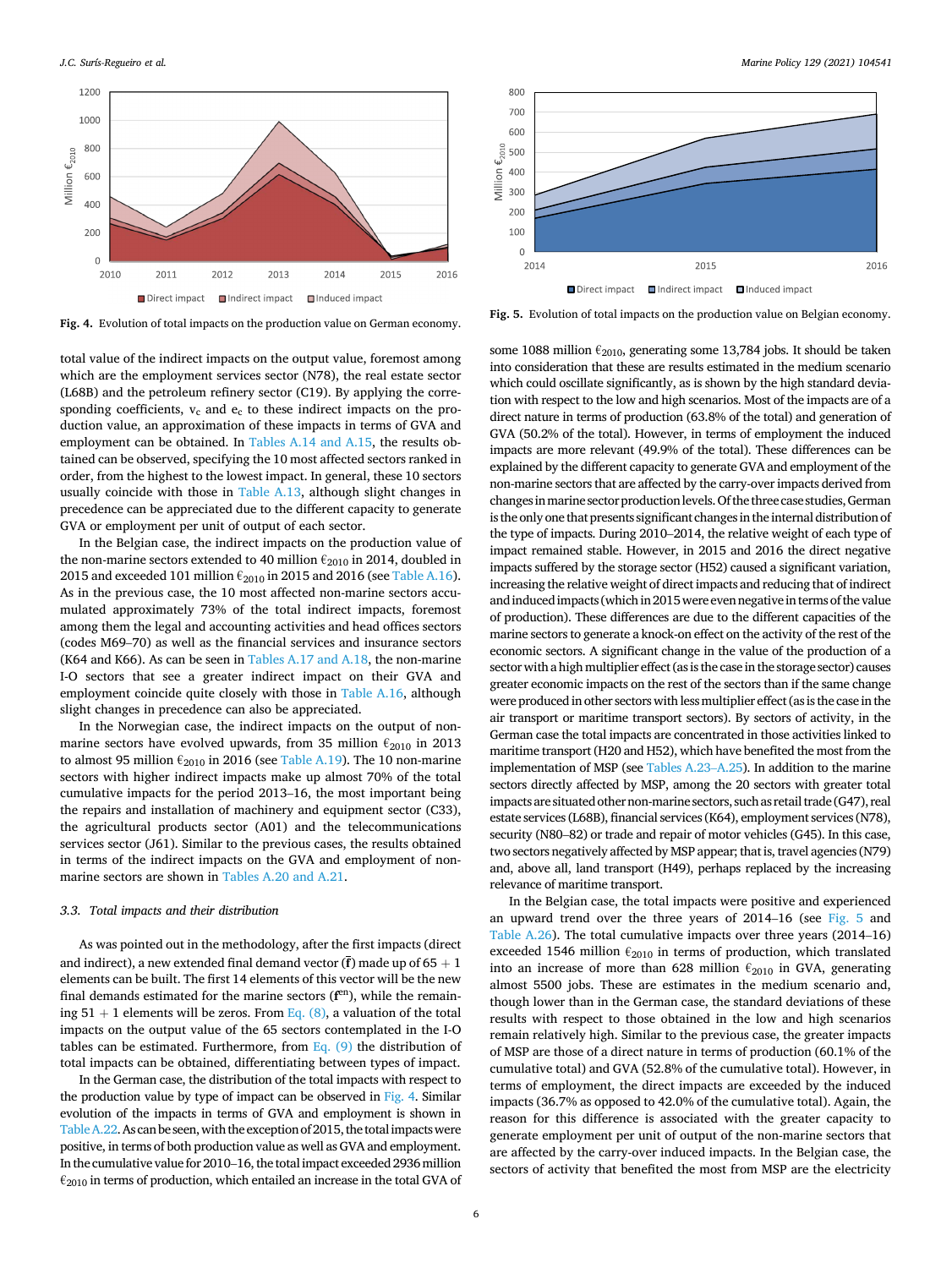

**Fig. 6.** Evolution of total impacts on the production value on Norwegian economy.

generation (D) and construction (F) sectors. Between them, they represent around 44% of the total cumulative impacts in terms of production and GVA and almost 30% in terms of employment (see [Tables A.27](#page-7-0)–A.29). Foremost among the non-marine sectors with greater total positive impacts are the legal services, accounting and head offices sectors (M69–70); the retail trade sector (G47) and the financial and insurance services sectors (K64, K65 and K66). In this case, only two sectors linked to tourism activities recorded negative cumulative impacts with the implementation of MSP, those being the hotel and restaurant sector (I) and the rental and leasing services sector (N77).

In the case of Norway, the total impacts after MSP implementation were positive and experienced an upward trend during 2013–16 (see Fig. 6 and [Table A.30\)](#page-7-0). The total cumulative impact of production in these four years rose to 2262 million  $\epsilon_{2010}$ , entailing increases of almost 820 million  $\epsilon_{2010}$  in GVA and the generation of 927 jobs. As in the previous cases, these results were estimated for the medium scenario, there being once again a high standard deviation with respect to the low and high scenarios. Greater direct impacts occurred, representing around 72% in terms of production, 61% in terms of GVA and 64% in terms of employment. The sectors of activity that were impacted the most positively by MSP were those related to maritime transport (H50), followed at a considerable distance by the fish-processing sector (C10–12) and the tourism activities sector (H51, N79, R90–92 and I). Foremost among the non-marine sectors are the total positive impacts of the real estate (L68A and L68B), the financial and insurance services (K64 and K65) and the retail trade (G47) sectors. For the Norwegian case, only one sector, warehousing services for transportation (H52), suffered a slight negative impact due to MSP implementation (see [Tables A.31](#page-7-0)–A.33).

#### **4. Conclusions**

The use of tools related to the I-O methodology for studying the effects derived from the implementation of a public policy, such as MSP, can offer a more complete perspective of the impacts on the economy as a whole. It can be assumed that the changes in the production levels of the sectors directly affected by MSP (here called marine sectors) were caused by an exogenous factor, the public policy implemented. If this is the case, a suitable way to approach the estimation of economic impacts is to use a mixed endogenousexogenous I-O model, as applied in the three case studies.

From the estimates of direct impacts on marine sector production value provided by  $[49]$ , each of the three case studies was able to obtain results of the possible indirect and induced impacts on their corresponding economies. Furthermore, from the capacity to generate GVA and employment per unit of output, each study was also able to obtain approximations of the meaning of these impacts in terms of GVA and employment generated.

If the distribution of the total impacts is analysed according to their type, then the most relevant for the three case studies were the direct impacts (which involve the marine sectors regulated by MSP), followed by the induced impacts (involving all 65 sectors of the economy) and the

indirect impacts (which involve the non-marine sectors that supply intermediate goods and services aimed at the marine sectors).

The results for the case of the German Baltic Sea show net positive impacts for almost all of the period analysed (2010–16). The activity sectors that clearly benefit most from MSP are those related to maritime transport (water transport services, H20, and warehousing and support services for transportation, H52), which provides clues as to the orientation and priorities of marine planning in this case. In the Belgian case, the sectors that concentrated the greatest positive impacts of their MSP (2014–16) were those related to the generation of electrical energy (sector D) and water project construction (sector F), activities linked to the possibility of developing offshore wind farms. In the case of the Norwegian North Sea and Skagerrak, the positive impacts were concentrated in the maritime transport sector (sector H50), although the fish-processing (sector C10–12) and tourism activities sectors also benefited (sectors H51, N79, R90–92 and I). In general, in the three cases analysed, the negative economic impacts were relatively low and concentrated in few sectors.

The various results obtained in each case study are explained both by the different objectives of each country's marine management and by the size and sectoral productive structure of each economy. Thus, for example, the large size of the German economy and its sectoral diversity means that the total impacts on the GVA estimated here barely represent 0.01% of its GDP annually. In the Belgian and Norwegian cases, with smaller economies and a greater sectoral presence of marine activities, the total impacts on the GVA estimated in this work come to represent annually around 0.05% and 0.06%, respectively, of their GDPs.

All the results achieved in this work should be taken with certain caution, because they respond to the medium scenario, with a high standard deviation with respect to the estimated results in the low and high scenarios. Furthermore, the results obtained should be taken as simple approximations, given the rigidity of the assumptions of the applied model. This exercise assumes that the regional economies of the German Baltic and the Norwegian North Sea and Skagerrak have similar cross-sectoral flows as those of their respective economies as a whole. It is also assumed that marine activities grouped in mixed IO sectors (which combine marine activities with other non-marine ones), operate with the same input coefficients and with the same capacity to generate GVA and employment per unit of production as the average of the corresponding sector. Being able to have regionalized I-O tables in the future with disaggregated sectoral information for marine activities could undoubtedly improve the quality and robustness of the results obtained.

With all of these cautions and considerations, the results obtained in the analysis of the three case studies offer a more complete perspective with regard to the economic effects of these public planning policies. Moreover, the methodology followed can be used as an applicable action guide for other similar cases.

#### **CRediT authorship contribution statement**

All the work in this document has been carried out jointly by the 4 authors.

#### **Funding**

This work was supported by Xunta de Galicia and European Regional Development Fund (ED431C2018/48 and ED431E2018/07); and the Spanish Government's Ministry of Science, Innovation and Universities (RTI2018-099225-B-100).

#### **Acknowledgements**

We would like to acknowledge the European Commission's interest in promoting the Economic Impact of Maritime Spatial Planning (Contract No. EASME/EMFF/2017/1.3.1.13/S12.787131), as well as to the team members of Cogea, Poseidon, Seascape, CETMAR and University of Vigo who carried out the work in that project. We also appreciate the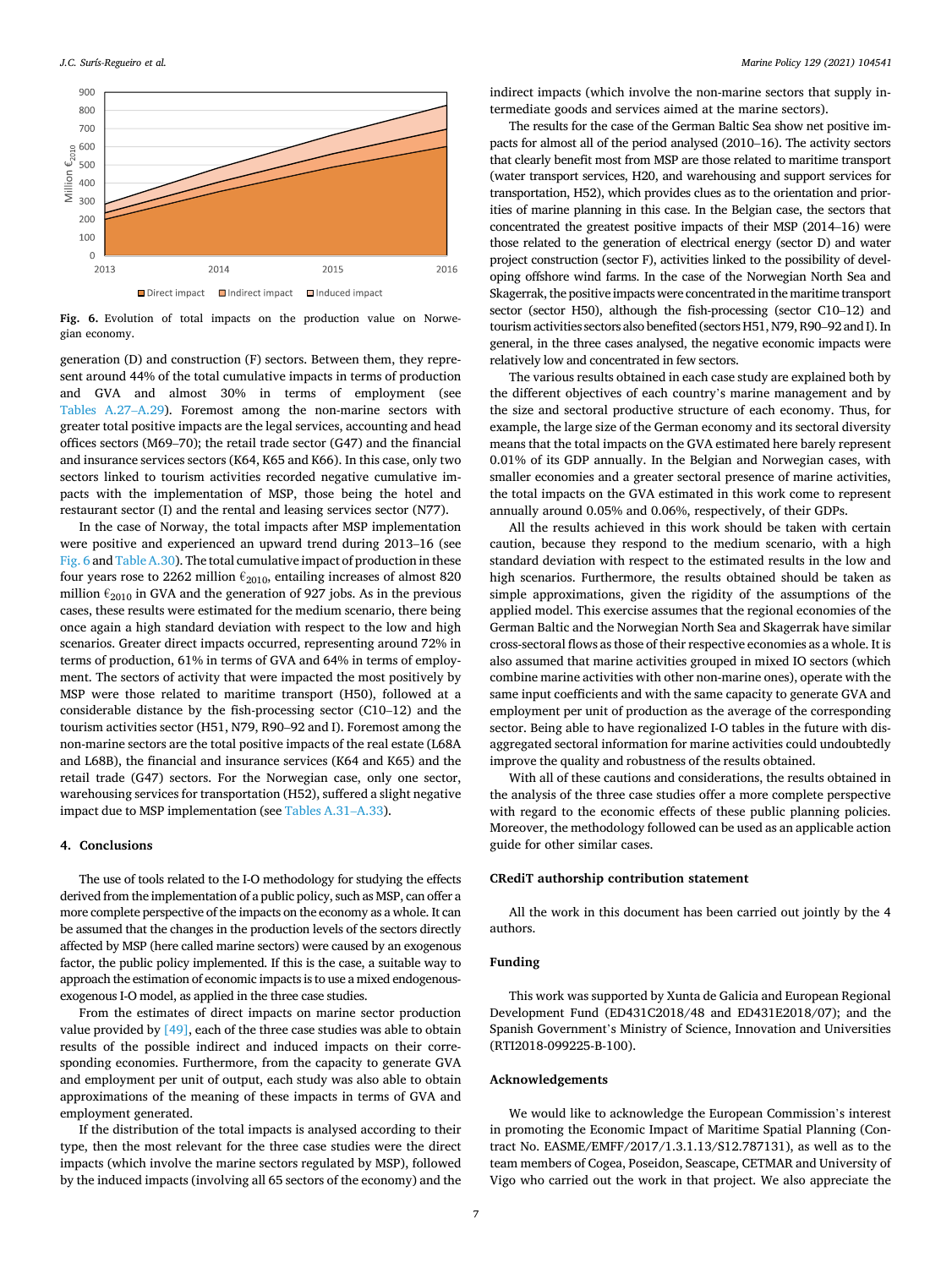<span id="page-7-0"></span>collaboration of the stakeholders who participated in the consultation process to carry out that study.

# **Appendix A**

See Tables A1–A33.

# **Table A.1**

Germany: Direct impacts on the production value of marine I-O sectors (**xex**).

| I-O Code        | Sector                         | 2010   | 2011   | 2012    | 2013    | 2014    | 2015     | 2016    | $\Sigma_{2010-16}$ |
|-----------------|--------------------------------|--------|--------|---------|---------|---------|----------|---------|--------------------|
| A <sub>03</sub> | Fish and aquaculture           | 0.5    | 1.6    | 2.4     | 6.6     | 6.0     | 6.0      | 5.7     | 28.9               |
| B               | Mining and quarrying           | 11.0   | 2.6    | $-0.3$  | $-1.0$  | $-1.0$  | 2.8      | 2.6     | 16.7               |
| $C10-12$        | Manufacture of food, beverages | 0.0    | 0.0    | 0.0     | 0.0     | 0.0     | 0.0      | 0.0     | 0.0                |
| D               | Electricity, gas, steam        | 0.0    | 0.0    | 0.0     | 1.4     | 1.0     | 11.5     | 12.3    | 26.2               |
|                 | Construction                   | 0.0    | 0.0    | 0.0     | 0.0     | 0.0     | 0.0      | 0.0     | 0.0                |
| G46             | Wholesale trade                | 0.0    | 0.0    | 0.0     | 0.0     | 0.0     | 0.0      | 0.0     | 0.0                |
| H49             | Land transport                 | 0.2    | $-3.1$ | $-17.1$ | $-18.8$ | $-12.6$ | 4.6      | $-22.3$ | $-69.0$            |
| H <sub>50</sub> | Water transport                | 137.7  | 115.1  | 198.2   | 307.4   | 225.4   | 165.8    | 126.5   | 1276.2             |
| H51             | Air Transport                  | 9.9    | 0.4    | $-1.3$  | $-0.2$  | 15.4    | 1.6      | 15.5    | 41.3               |
| H <sub>52</sub> | Warehousing                    | 112.2  | 33.2   | 130.0   | 359.4   | 179.1   | $-169.8$ | $-57.4$ | 586.7              |
|                 | Accommodation and food         | 2.3    | 6.7    | $-1.7$  | $-39.8$ | $-6.4$  | 17.7     | 18.9    | $-2.3$             |
| N77             | Rental and leasing             | 0.0    | 0.0    | 0.0     | 0.0     | 0.0     | 0.0      | 0.0     | 0.0                |
| N79             | Travel agency, tour operator   | $-6.4$ | $-5.1$ | $-5.7$  | 1.4     | $-3.6$  | $-1.5$   | $-8.3$  | $-29.1$            |
| R90-92          | Creative, arts, entertainment  | 0.0    | 0.0    | 0.0     | 0.0     | 0.0     | 0.0      | 0.0     | 0.0                |
|                 | Total                          | 267.4  | 151.5  | 304.6   | 616.4   | 403.4   | 39.0     | 93.5    | 1875.7             |

Medium scenario (Units, million constant Euros,  $\epsilon_{2010}$ ).

# **Table A.2**

Belgium: Direct impacts on the production value of marine I-O sectors (**xex**).

| I-O Code        | Sector                         | 2014    | 2015    | 2016    | $\Sigma_{2014-16}$ |
|-----------------|--------------------------------|---------|---------|---------|--------------------|
| A03             | Fish and aquaculture           | 0.1     | 0.0     | 0.0     | 0.0                |
| B               | Mining and quarrying           | 24.1    | 0.5     | 37.7    | 62.2               |
| $C10-12$        | Manufacture of food, beverages | $-0.2$  | 0.1     | 0.2     | 0.1                |
| D               | Electricity, gas, steam        | 130.8   | 147.6   | 174.3   | 452.7              |
| F               | Construction                   | 18.5    | 89.1    | 100.7   | 208.2              |
| G46             | Wholesale trade                | 0.4     | 0.2     | $-0.6$  | 0.0                |
| H49             | Land transport                 | 0.0     | 0.0     | 0.0     | 0.0                |
| H <sub>50</sub> | Water transport                | $-17.2$ | 48.7    | 57.7    | 89.2               |
| H51             | Air Transport                  | 0.0     | 0.0     | 0.0     | 0.0                |
| H <sub>52</sub> | Warehousing                    | $-9.2$  | 54.3    | 46.7    | 91.9               |
|                 | Accommodation and food         | 2.4     | $-6.8$  | $-40.9$ | $-45.3$            |
| N77             | Rental and leasing             | $-22.2$ | $-19.2$ | $-1.3$  | $-42.7$            |
| N79             | Travel agency, tour operator   | 42.3    | 29.6    | 41.1    | 113.0              |
| R90-92          | Creative, arts, entertainment  | 0.0     | 0.0     | 0.0     | 0.0                |
|                 | Total                          | 169.8   | 344.1   | 415.4   | 929.3              |

Medium scenario (Units, million constant Euros,  $\epsilon_{2010}$ ).

|  |  |  | Norway: Direct impacts on the production value of marine I-O sectors $(x^{ex})$ . |  |  |
|--|--|--|-----------------------------------------------------------------------------------|--|--|
|--|--|--|-----------------------------------------------------------------------------------|--|--|

| I-O Code        | Sector                         | 2013   | 2014   | 2015   | 2016    | $\Sigma_{2013-16}$ |
|-----------------|--------------------------------|--------|--------|--------|---------|--------------------|
| A03             | Fish and aquaculture           | $-8.8$ | $-0.1$ | 4.3    | 11.1    | 6.5                |
| B               | Mining and quarrying           | 0.0    | 0.0    | 0.0    | 0.0     | 0.0                |
| $C10-12$        | Manufacture of food, beverages | $-2.5$ | 1.3    | 54.5   | 91.8    | 145.0              |
| D               | Electricity, gas, steam        | 0.0    | 0.0    | 0.0    | 0.0     | 0.0                |
| F               | Construction                   | 0.0    | 0.0    | 0.0    | 0.0     | 0.0                |
| G46             | Wholesale trade                | 0.0    | 0.0    | 0.0    | 0.0     | 0.0                |
| H49             | Land transport                 | 6.8    | 8.1    | 5.8    | 6.0     | 26.7               |
| H50             | Water transport                | 98.9   | 250.3  | 368.4  | 470.1   | 1187.7             |
| H <sub>51</sub> | Air Transport                  | 17.0   | 27.4   | 29.5   | 25.8    | 99.7               |
| H <sub>52</sub> | Warehousing                    | 1.8    | 8.7    | $-4.6$ | $-26.9$ | $-21.0$            |
|                 | Accommodation and food         | 44.5   | 17.7   | $-7.5$ | $-31.0$ | 23.6               |
| N77             | Rental and leasing             | 2.3    | 2.0    | 1.6    | 3.9     | 9.8                |
| N79             | Travel agency, tour operator   | 24.3   | 20.8   | 15.9   | 26.2    | 87.2               |
| R90-92          | Creative, arts, entertainment  | 16.2   | 17.3   | 20.6   | 25.1    | 79.2               |
|                 | Total                          | 200.5  | 353.3  | 488.6  | 602.1   | 1644.5             |

Medium scenario (Units, million constant Euros,  $\epsilon_{2010}$ ).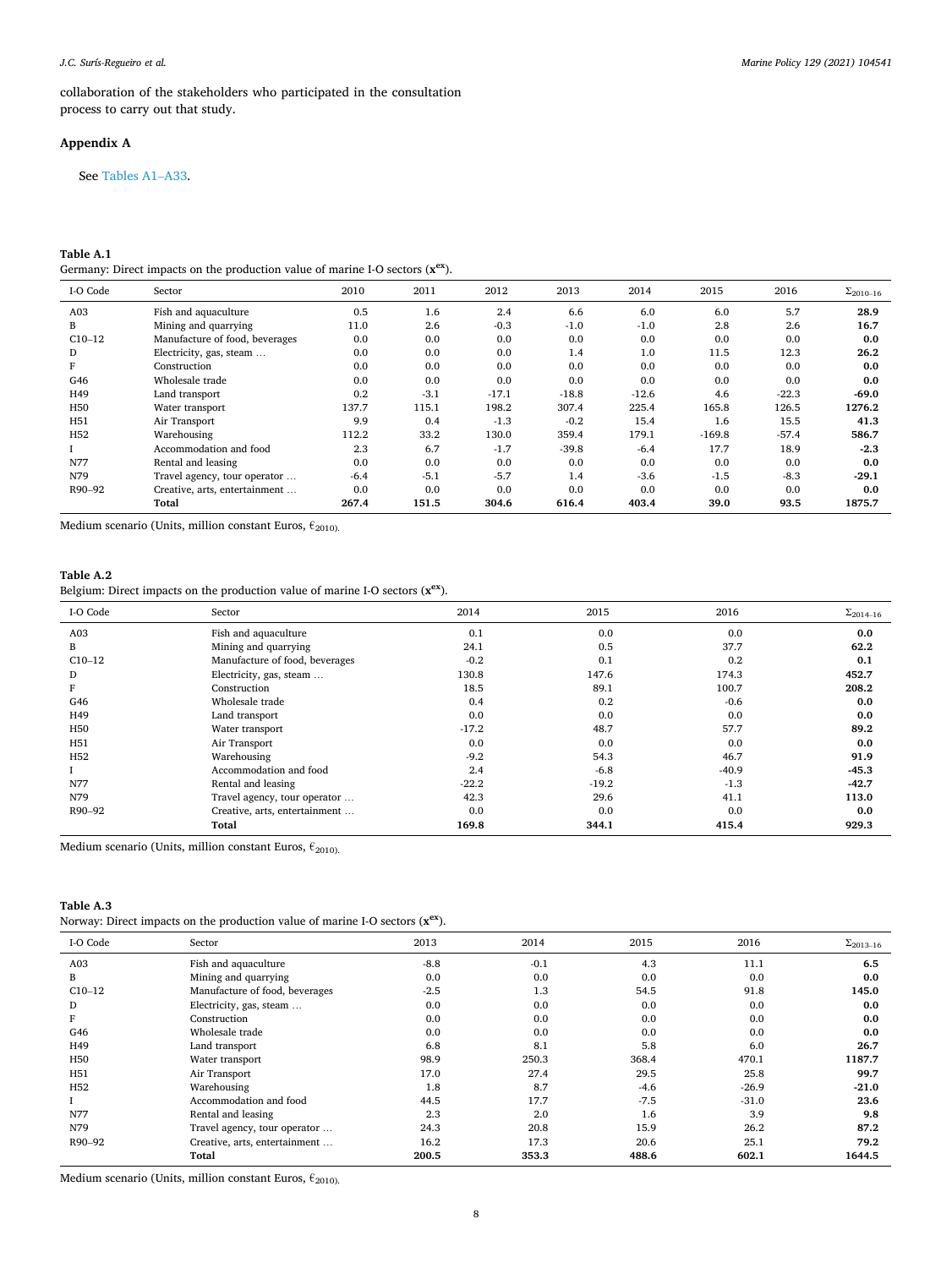Germany: Direct impacts on the GVA of marine I-O sectors.

| I-O Code        | Sector                         | 2010   | 2011   | 2012   | 2013    | 2014   | 2015    | 2016    | $\Sigma_{2010-16}$ |
|-----------------|--------------------------------|--------|--------|--------|---------|--------|---------|---------|--------------------|
| A <sub>03</sub> | Fish and aquaculture           | 0.3    | 0.9    | 1.5    | 3.8     | 3.4    | 3.3     | 3.2     | 16.4               |
| B               | Mining and quarrying           | 5.2    | 1.1    | $-0.2$ | $-0.4$  | $-0.4$ | 1.1     | 1.0     | 7.3                |
| $C10-12$        | Manufacture of food, beverages | 0.0    | 0.0    | 0.0    | 0.0     | 0.0    | 0.0     | 0.0     | 0.0                |
| D               | Electricity, gas, steam        | 0.0    | 0.0    | 0.0    | 0.5     | 0.3    | 3.6     | 3.8     | 8.2                |
|                 | Construction                   | 0.0    | 0.0    | 0.0    | 0.0     | 0.0    | 0.0     | 0.0     | 0.0                |
| G46             | Wholesale trade                | 0.0    | 0.0    | 0.0    | 0.0     | 0.0    | 0.0     | 0.0     | 0.0                |
| H49             | Land transport                 | 0.1    | $-1.5$ | $-8.4$ | $-9.4$  | $-6.5$ | 2.4     | $-10.8$ | $-34.1$            |
| H <sub>50</sub> | Water transport                | 44.1   | 32.1   | 52.4   | 91.2    | 53.3   | 35.7    | 23.4    | 332.3              |
| H51             | Air Transport                  | 2.6    | 0.1    | $-0.3$ | 0.0     | 3.0    | 0.5     | 4.7     | 10.6               |
| H <sub>52</sub> | Warehousing                    | 40.4   | 11.5   | 46.2   | 131.1   | 63.4   | $-60.8$ | $-20.0$ | 211.8              |
|                 | Accommodation and food         | 1.1    | 3.1    | $-0.8$ | $-18.3$ | $-3.0$ | 8.7     | 9.1     | $-0.2$             |
| N77             | Rental and leasing             | 0.0    | 0.0    | 0.0    | 0.0     | 0.0    | 0.0     | 0.0     | 0.0                |
| N79             | Travel agency, tour operator   | $-1.7$ | $-1.2$ | $-1.3$ | 0.3     | $-0.9$ | $-0.3$  | $-1.6$  | $-6.7$             |
| R90-92          | Creative, arts, entertainment  | 0.0    | 0.0    | 0.0    | 0.0     | 0.0    | 0.0     | 0.0     | 0.0                |
|                 | Total                          | 92.0   | 46.1   | 89.1   | 198.8   | 112.6  | $-5.9$  | 12.9    | 545.6              |
|                 |                                |        |        |        |         |        |         |         |                    |

Medium scenario (Units, million constant Euros,  $\epsilon_{2010}$ ).

# **Table A.5**

Belgium: Direct impacts on the GVA of marine I-O sectors.

| I-O Code        | Sector                         | 2014    | 2015   | 2016    | $\Sigma_{2014-16}$ |
|-----------------|--------------------------------|---------|--------|---------|--------------------|
| A <sub>03</sub> | Fish and aquaculture           | 0.0     | 0.0    | 0.0     | 0.0                |
| B               | Mining and quarrying           | 8.0     | 0.2    | 12.6    | 20.7               |
| $C10-12$        | Manufacture of food, beverages | 0.0     | 0.0    | 0.0     | 0.0                |
| D               | Electricity, gas, steam        | 61.4    | 69.2   | 81.7    | 212.3              |
| F               | Construction                   | 5.2     | 25.1   | 28.4    | 58.8               |
| G46             | Wholesale trade                | 0.2     | 0.1    | $-0.3$  | 0.0                |
| H49             | Land transport                 | 0.0     | 0.0    | 0.0     | 0.0                |
| H <sub>50</sub> | Water transport                | $-5.1$  | 14.4   | 17.0    | 26.4               |
| H51             | Air Transport                  | 0.0     | 0.0    | 0.0     | 0.0                |
| H <sub>52</sub> | Warehousing                    | $-3.5$  | 20.7   | 17.8    | 35.1               |
|                 | Accommodation and food         | 1.0     | $-2.8$ | $-17.1$ | $-18.9$            |
| N77             | Rental and leasing             | $-10.5$ | $-9.1$ | $-0.6$  | $-20.2$            |
| N79             | Travel agency, tour operator   | 6.7     | 4.7    | 6.5     | 18.0               |
| R90-92          | Creative, arts, entertainment  | 0.0     | 0.0    | 0.0     | 0.0                |
|                 | Total                          | 63.4    | 122.5  | 146.2   | 332.1              |

Medium scenario (Units, million constant Euros,  $\epsilon_{2010}$ ).

# **Table A.6**

Norway: Direct impacts on the GVA of marine I-O sectors.

| I-O Code        | Sector                         | 2013   | 2014   | 2015   | 2016    | $\Sigma_{2013-16}$ |
|-----------------|--------------------------------|--------|--------|--------|---------|--------------------|
| A03             | Fish and aquaculture           | $-3.6$ | $-0.1$ | 1.6    | 5.2     | 3.2                |
| В               | Mining and quarrying           | 0.0    | 0.0    | 0.0    | 0.0     | 0.0                |
| $C10-12$        | Manufacture of food, beverages | $-0.5$ | 0.3    | 10.5   | 16.9    | 27.2               |
| D               | Electricity, gas, steam        | 0.0    | 0.0    | 0.0    | 0.0     | 0.0                |
| F               | Construction                   | 0.0    | 0.0    | 0.0    | 0.0     | 0.0                |
| G46             | Wholesale trade                | 0.0    | 0.0    | 0.0    | 0.0     | 0.0                |
| H49             | Land transport                 | 3.6    | 4.3    | 3.2    | 3.3     | 14.3               |
| H <sub>50</sub> | Water transport                | 34.7   | 87.7   | 115.6  | 136.1   | 374.2              |
| H <sub>51</sub> | Air Transport                  | 2.9    | 4.7    | 6.1    | 7.1     | 20.8               |
| H <sub>52</sub> | Warehousing                    | 0.5    | 2.7    | $-1.5$ | $-10.0$ | $-8.3$             |
|                 | Accommodation and food         | 21.1   | 8.4    | $-3.5$ | $-14.6$ | 11.3               |
| N77             | Rental and leasing             | 0.9    | 0.8    | 0.6    | 1.6     | 3.9                |
| N79             | Travel agency, tour operator   | 4.1    | 3.5    | 2.8    | 4.8     | 15.3               |
| R90-92          | Creative, arts, entertainment  | 8.1    | 8.7    | 10.5   | 12.4    | 39.7               |
|                 | Total                          | 71.8   | 120.9  | 145.9  | 162.9   | 501.6              |
|                 |                                |        |        |        |         |                    |

Medium scenario (Units, million constant Euros,  $\epsilon_{2010}$ ).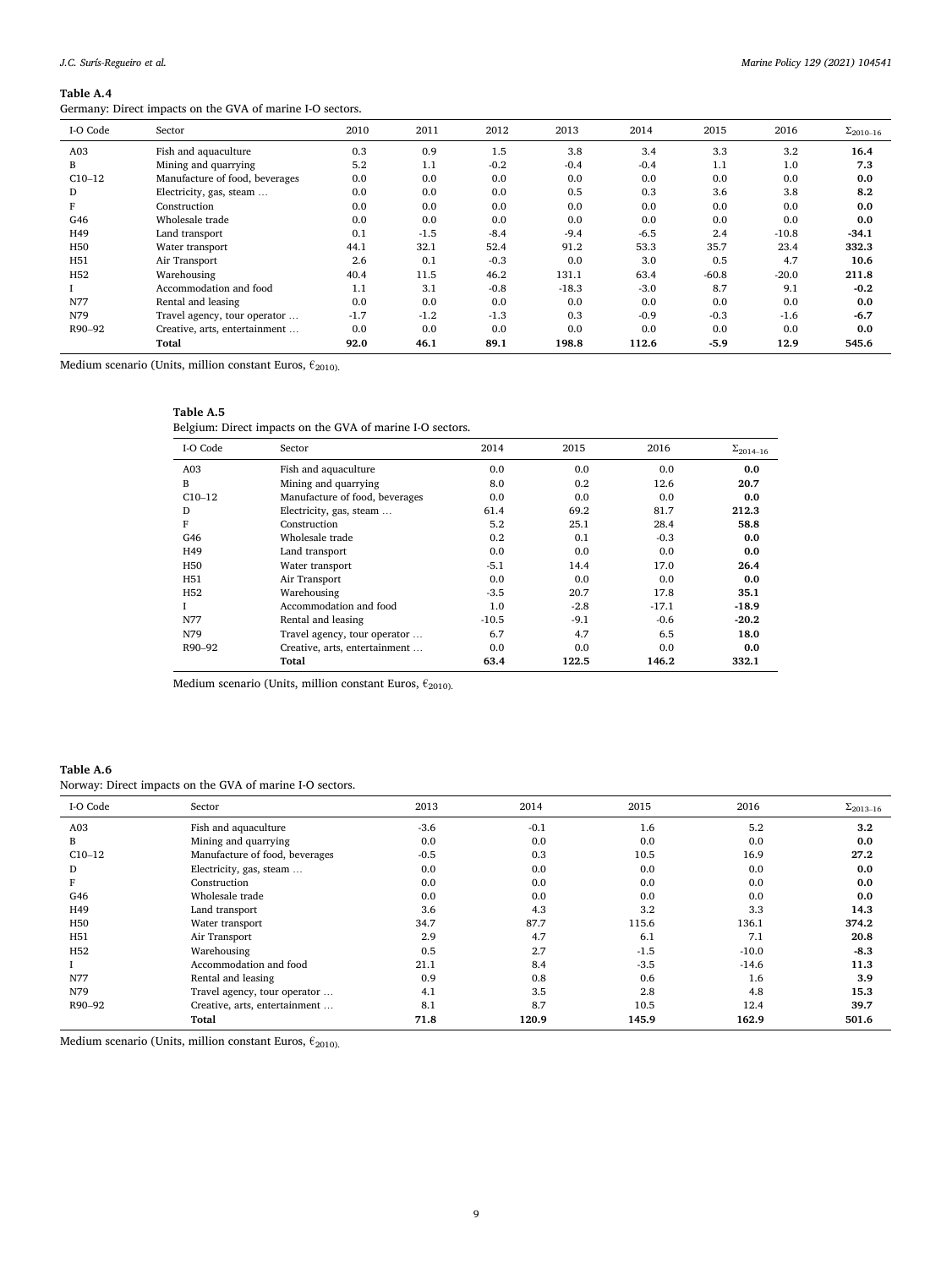Germany: Direct impacts on employment in marine I-O sectors.

| I-O Code        | Sector                         | 2010    | 2011    | 2012     | 2013     | 2014     | 2015     | 2016     | $\Sigma_{2010-16}$ |
|-----------------|--------------------------------|---------|---------|----------|----------|----------|----------|----------|--------------------|
| A <sub>03</sub> | Fish and aquaculture           | 6.5     | 19.9    | 34.4     | 87.4     | 75.0     | 72.7     | 64.6     | 360.5              |
| B               | Mining and quarrying           | 66.4    | 14.9    | $-1.9$   | $-5.6$   | $-5.7$   | 15.3     | 14.6     | 97.9               |
| $C10-12$        | Manufacture of food, beverages | 0.0     | 0.0     | 0.0      | 0.0      | 0.0      | 0.0      | 0.0      | 0.0                |
| D               | Electricity, gas, steam        | 0.0     | 0.0     | 0.0      | 3.2      | 2.4      | 27.3     | 27.9     | 60.8               |
| F               | Construction                   | 0.0     | 0.0     | 0.0      | 0.0      | 0.0      | 0.0      | 0.0      | 0.0                |
| G46             | Wholesale trade                | 0.0     | 0.0     | 0.0      | 0.0      | 0.0      | 0.0      | 0.0      | 0.0                |
| H49             | Land transport                 | 1.7     | $-29.2$ | $-159.7$ | $-174.8$ | $-115.2$ | 41.7     | $-206.4$ | $-641.9$           |
| H50             | Water transport                | 189.2   | 145.1   | 243.3    | 370.3    | 284.3    | 169.1    | 174.5    | 1575.8             |
| H51             | Air Transport                  | 26.8    | 1.0     | $-3.3$   | $-0.5$   | 38.6     | 4.0      | 40.9     | 107.5              |
| H <sub>52</sub> | Warehousing                    | 669.8   | 186.4   | 718.2    | 1948.6   | 920.9    | $-897.0$ | $-305.0$ | 3241.9             |
|                 | Accommodation and food         | 53.1    | 147.1   | $-38.1$  | $-861.2$ | $-134.2$ | 360.1    | 370.9    | $-102.1$           |
| N77             | Rental and leasing             | 0.0     | 0.0     | 0.0      | 0.0      | 0.0      | 0.0      | 0.0      | 0.0                |
| N79             | Travel agency, tour operator   | $-26.5$ | $-19.9$ | $-19.9$  | 5.2      | $-13.2$  | $-5.3$   | $-28.2$  | $-108.9$           |
| R90-92          | Creative, arts, entertainment  | 0.0     | 0.0     | 0.0      | 0.0      | 0.0      | 0.0      | 0.0      | 0.0                |
|                 | Total                          | 987.0   | 465.4   | 772.0    | 1372.6   | 1052.9   | $-212.1$ | 153.9    | 4591.6             |

Medium scenario (Units, number of jobs).

#### **Tablee A.8**

Belgium: Direct impacts on employment in marine I-O sectors.

| I-O Code        | Sector                         | 2014    | 2015    | 2016     | $\Sigma_{2014-16}$ |
|-----------------|--------------------------------|---------|---------|----------|--------------------|
| A <sub>03</sub> | Fish and aquaculture           | 0.3     | 0.0     | $-0.2$   | 0.1                |
| B               | Mining and quarrying           | 54.6    | 1.1     | 85.5     | 141.2              |
| $C10-12$        | Manufacture of food, beverages | $-0.5$  | 0.2     | 0.5      | 0.2                |
| D               | Electricity, gas, steam        | 214.4   | 241.9   | 285.7    | 742.0              |
| F               | Construction                   | 75.3    | 363.3   | 410.5    | 849.0              |
| G46             | Wholesale trade                | 1.4     | 0.7     | $-2.2$   | $-0.1$             |
| H49             | Land transport                 | 0.0     | 0.0     | 0.0      | 0.0                |
| H <sub>50</sub> | Water transport                | $-21.4$ | 60.8    | 72.0     | 111.4              |
| H <sub>51</sub> | Air Transport                  | 0.0     | 0.0     | 0.0      | 0.0                |
| H <sub>52</sub> | Warehousing                    | $-30.9$ | 182.6   | 157.0    | 308.7              |
| L               | Accommodation and food         | 21.5    | $-60.1$ | $-361.0$ | $-399.6$           |
| N77             | Rental and leasing             | $-19.4$ | $-16.8$ | $-1.2$   | $-37.3$            |
| N79             | Travel agency, tour operator   | 113.5   | 79.6    | 110.5    | 303.6              |
| R90-92          | Creative, arts, entertainment  | 0.0     | 0.0     | 0.0      | 0.0                |
|                 | Total                          | 408.8   | 853.3   | 757.2    | 2019.3             |

Medium scenario (Units, number of jobs).

#### **Table A.9**

Norway: Direct impacts on employment in marine I-O sectors.

| I-O Code        | Sector                         | 2013   | 2014  | 2015   | 2016    | $\Sigma_{2013-16}$ |
|-----------------|--------------------------------|--------|-------|--------|---------|--------------------|
| A03             | Fish and aquaculture           | $-2.2$ | 0.0   | 1.1    | 2.3     | 1.2                |
| B               | Mining and quarrying           | 0.0    | 0.0   | 0.0    | 0.0     | 0.0                |
| $C10-12$        | Manufacture of food, beverages | $-0.7$ | 0.4   | 13.8   | 21.0    | 34.5               |
| D               | Electricity, gas, steam        | 0.0    | 0.0   | 0.0    | 0.0     | 0.0                |
|                 | Construction                   | 0.0    | 0.0   | 0.0    | 0.0     | 0.0                |
| G46             | Wholesale trade                | 0.0    | 0.0   | 0.0    | 0.0     | 0.0                |
| H49             | Land transport                 | 4.6    | 5.4   | 4.0    | 4.0     | 18.0               |
| H <sub>50</sub> | Water transport                | 33.2   | 85.7  | 119.3  | 159.0   | 397.3              |
| H51             | Air Transport                  | 3.6    | 5.8   | 5.3    | 5.3     | 20.0               |
| H <sub>52</sub> | Warehousing                    | 0.5    | 2.4   | $-1.2$ | $-7.6$  | $-5.9$             |
|                 | Accommodation and food         | 48.7   | 20.0  | $-8.3$ | $-33.8$ | 26.7               |
| N77             | Rental and leasing             | 0.4    | 0.4   | 0.3    | 0.6     | 1.6                |
| N79             | Travel agency, tour operator   | 7.6    | 6.5   | 5.1    | 8.2     | 27.5               |
| R90-92          | Creative, arts, entertainment  | 16.1   | 17.2  | 19.3   | 23.2    | 75.8               |
|                 | Total                          | 111.9  | 143.9 | 158.6  | 182.2   | 596.6              |
|                 |                                |        |       |        |         |                    |

Medium scenario (Units, number of jobs).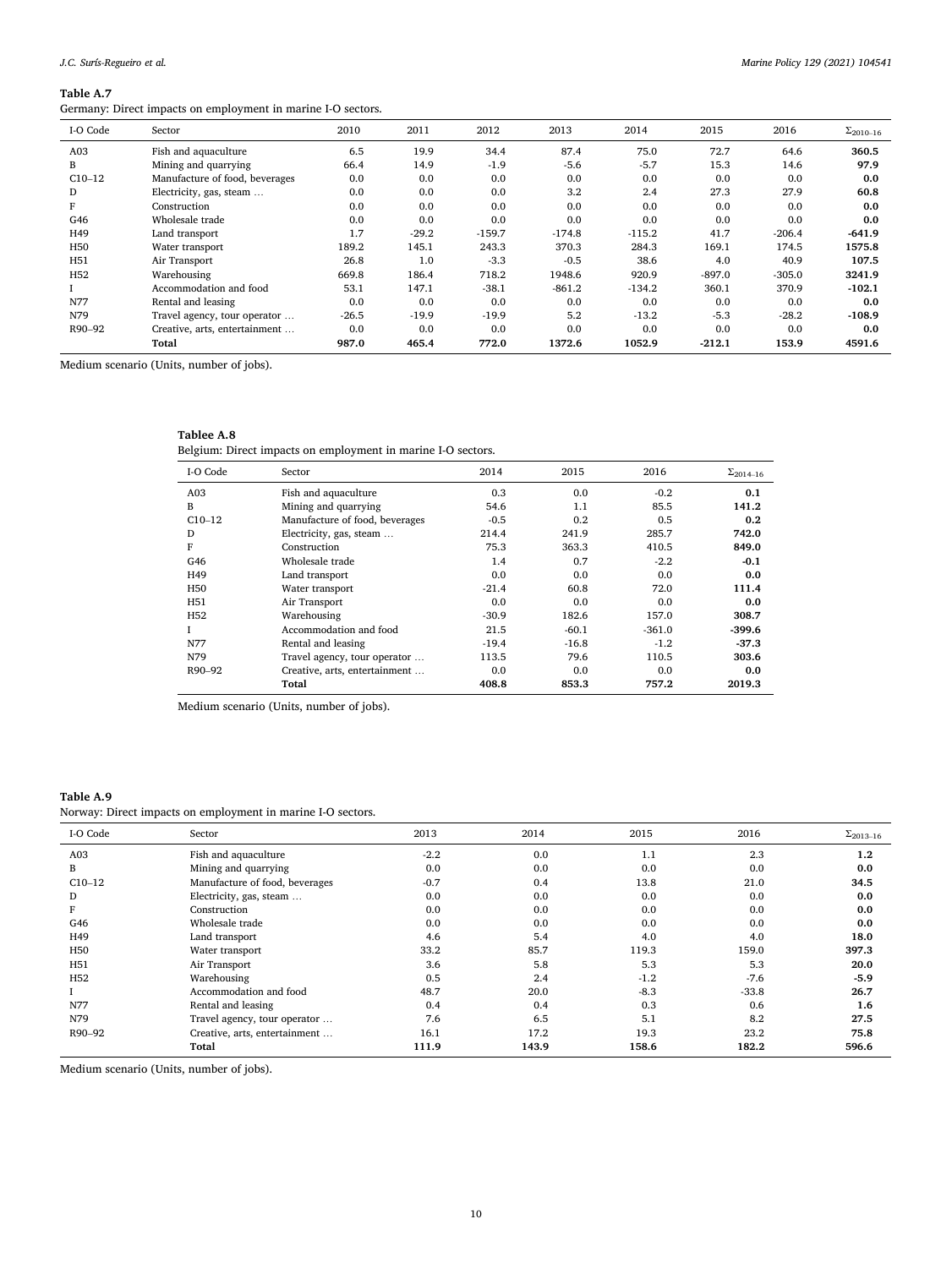Germany: Impacts on the final demand of marine I-O sectors (**f en**).

| I-O Code        | Sector                         | 2010    | 2011   | 2012    | 2013    | 2014    | 2015     | 2016    |
|-----------------|--------------------------------|---------|--------|---------|---------|---------|----------|---------|
| A <sub>03</sub> | Fish and aquaculture           | 0.5     | 1.6    | 2.4     | 6.5     | 5.9     | 5.9      | 5.6     |
| B               | Mining and quarrying           | 10.6    | 2.5    | $-0.4$  | $-1.1$  | $-1.0$  | 2.6      | 2.3     |
| $C10-12$        | Manufacture of food, beverages | $-0.8$  | $-1.2$ | $-0.9$  | 2.3     | $-0.5$  | $-2.2$   | $-3.2$  |
| D               | Electricity, gas, steam        | $-1.3$  | $-0.5$ | $-0.4$  | 0.6     | 0.0     | 9.2      | 9.6     |
| F               | Construction                   | $-3.0$  | $-1.1$ | $-2.9$  | $-7.1$  | $-4.2$  | 2.9      | 0.4     |
| G46             | Wholesale trade                | $-2.9$  | $-2.2$ | $-2.7$  | $-3.3$  | $-3.4$  | $-1.7$   | $-3.1$  |
| H49             | Land transport                 | $-13.0$ | $-6.8$ | $-31.4$ | $-58.0$ | $-32.3$ | 23.2     | $-14.3$ |
| H <sub>50</sub> | Water transport                | 136.2   | 112.4  | 193.9   | 299.5   | 223.1   | 161.1    | 125.4   |
| H <sub>51</sub> | Air Transport                  | 9.7     | 0.4    | $-1.3$  | $-0.3$  | 15.2    | 1.6      | 15.1    |
| H <sub>52</sub> | Warehousing                    | 76.6    | 13.1   | 85.0    | 248.2   | 101.1   | $-162.1$ | $-64.1$ |
|                 | Accommodation and food         | 2.1     | 6.5    | $-2.0$  | $-40.5$ | $-7.1$  | 17.9     | 18.6    |
| N77             | Rental and leasing             | $-5.4$  | $-3.2$ | $-5.2$  | $-9.2$  | $-6.4$  | $-1.4$   | $-2.8$  |
| N79             | Travel agency, tour operator   | $-4.6$  | $-3.0$ | $-3.5$  | $-1.2$  | $-4.4$  | $-2.1$   | $-8.5$  |
| R90-92          | Creative, arts, entertainment  | 0.0     | 0.0    | 0.0     | 0.0     | 0.0     | 0.0      | 0.0     |
|                 | Total                          | 204.8   | 118.3  | 230.5   | 436.5   | 286.1   | 54.8     | 81.1    |
|                 |                                |         |        |         |         |         |          |         |

Medium scenario (Units, million constant Euros,  $\epsilon_{2010}$ ).

| Table A.1 |  |
|-----------|--|
|           |  |

Belgium: Impacts on the final demand of marine I-O sectors (**f en**).

| I-O Code        | Sector                         | 2014    | 2015    | 2016    |
|-----------------|--------------------------------|---------|---------|---------|
| A03             | Fish and aquaculture           | 0.1     | 0.0     | 0.1     |
| B               | Mining and quarrying           | 23.3    | $-0.2$  | 35.8    |
| $C10-12$        | Manufacture of food, beverages | $-0.8$  | 0.8     | 6.3     |
| D               | Electricity, gas, steam        | 116.3   | 132.1   | 154.3   |
| F               | Construction                   | 2.1     | 48.5    | 53.6    |
| G46             | Wholesale trade                | $-2.2$  | $-5.9$  | $-6.1$  |
| H49             | Land transport                 | $-3.6$  | $-3.8$  | $-6.9$  |
| H <sub>50</sub> | Water transport                | $-17.1$ | 48.7    | 57.6    |
| H51             | Air Transport                  | $-0.5$  | $-1.0$  | $-1.2$  |
| H <sub>52</sub> | Warehousing                    | $-6.3$  | 41.6    | 33.4    |
|                 | Accommodation and food         | $-3.3$  | $-12.2$ | $-47.7$ |
| N77             | Rental and leasing             | $-21.5$ | $-21.0$ | $-5.2$  |
| N79             | Travel agency, tour operator   | 42.1    | 29.4    | 40.8    |
| R90-92          | Creative, arts, entertainment  | 0.0     | 0.0     | 0.0     |
|                 | Total                          | 128.7   | 256.8   | 314.9   |

Medium scenario (Units, million constant Euros,  $\epsilon_{2010}$ ).

#### **Table A.12**

Norway: Impacts on the final demand of marine I-O sectors (**f en**).

| I-O Code        | Sector                         | 2013   | 2014   | 2015    | 2016    |
|-----------------|--------------------------------|--------|--------|---------|---------|
| A <sub>03</sub> | Fish and aquaculture           | $-8.2$ | $-0.5$ | $-3.1$  | $-3.4$  |
| B               | Mining and quarrying           | $-2.1$ | $-4.5$ | $-13.3$ | $-10.3$ |
| $C10-12$        | Manufacture of food, beverages | $-3.7$ | $-1.1$ | 40.9    | 71.0    |
| D               | Electricity, gas, steam        | $-1.0$ | $-1.0$ | $-1.2$  | $-1.5$  |
| F               | Construction                   | $-2.1$ | $-2.0$ | $-2.3$  | $-2.4$  |
| G46             | Wholesale trade                | $-2.9$ | $-4.6$ | $-7.0$  | $-7.4$  |
| H49             | Land transport                 | 5.2    | 6.1    | 2.9     | 2.0     |
| H50             | Water transport                | 92.4   | 234.6  | 335.6   | 440.3   |
| H51             | Air Transport                  | 11.5   | 22.4   | 25.5    | 19.8    |
| H <sub>52</sub> | Warehousing                    | $-4.5$ | $-3.6$ | $-24.6$ | $-54.4$ |
| L               | Accommodation and food         | 41.6   | 15.3   | $-9.2$  | $-32.1$ |
| N77             | Rental and leasing             | $-0.8$ | $-2.9$ | $-4.7$  | $-6.6$  |
| N79             | Travel agency, tour operator   | 24.1   | 20.5   | 15.7    | 25.7    |
| R90-92          | Creative, arts, entertainment  | 16.1   | 17.2   | 20.4    | 24.9    |
|                 | Total                          | 165.5  | 295.8  | 375.7   | 465.6   |

Medium scenario (Units, million constant Euros,  $\epsilon_{\rm 2010\rm{)}}$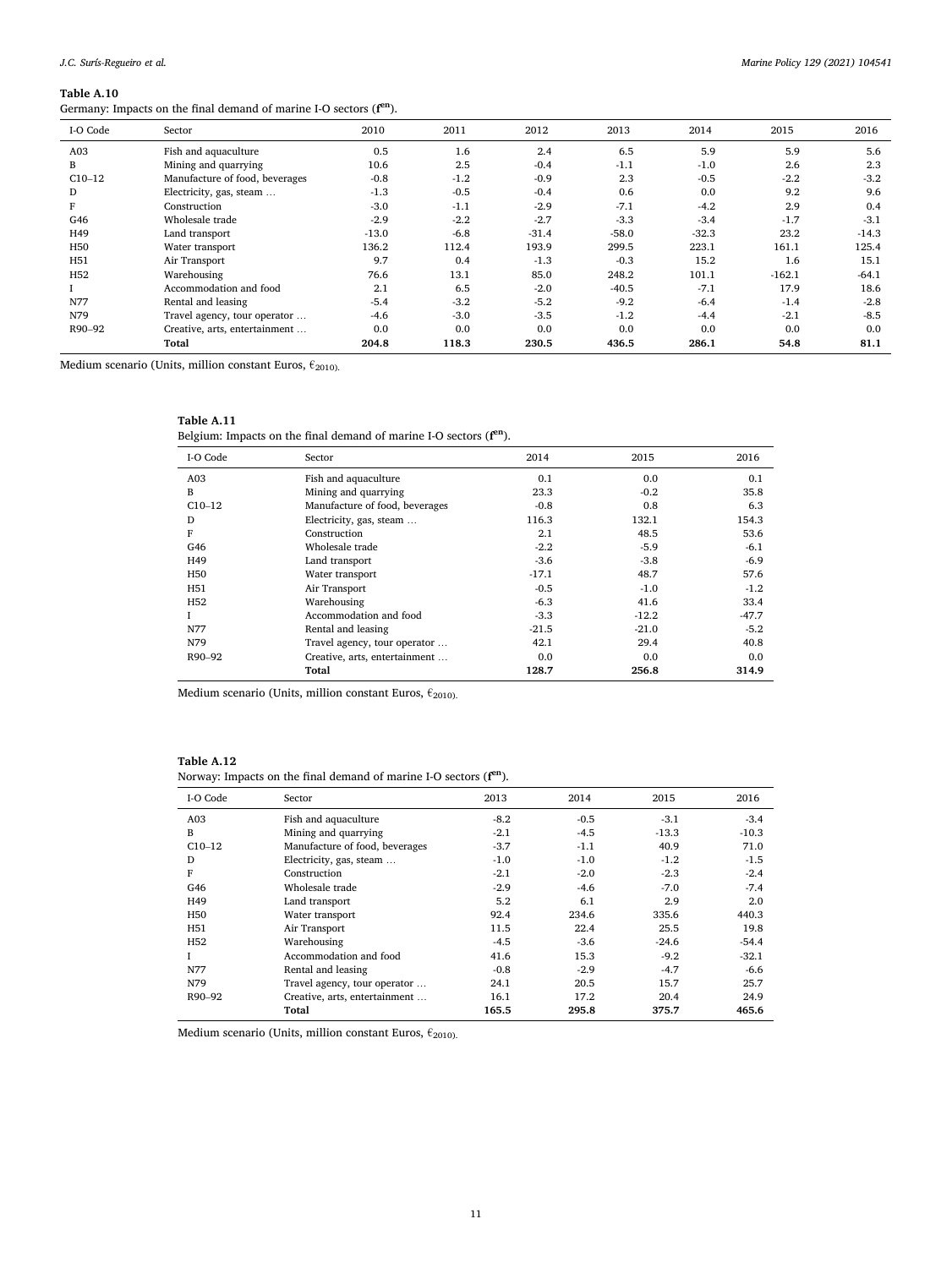## *J.C. Surís-Regueiro et al.*

#### **Table A.13**

Germany: Indirect impacts on the production value of non-marine I-O sectors (**xen**).

| I-O Code        | Sector                                          | 2010 | 2011    | 2012 | 2013 | 2014 | 2015   | 2016   | $\Sigma_{2010-16}$ |
|-----------------|-------------------------------------------------|------|---------|------|------|------|--------|--------|--------------------|
| N78             | <b>Employment services</b>                      | 3.7  | 3.0     | 5.6  | 11.7 | 7.6  | $-0.6$ | 1.2    | 32.3               |
| C19             | Coke and refined petroleum products             | 5.2  | 3.8     | 6.5  | 8.4  | 5.8  | $-0.4$ | 1.9    | 31.2               |
| C <sub>33</sub> | Repair, installation of machinery and equipment | 2.8  | 2.0     | 2.5  | 3.6  | 3.5  | 2.7    | 3.9    | 21.0               |
| L68B            | Real estate services excluding imputed rents    | 3.6  | 2.1     | 3.3  | 4.9  | 3.9  | $-1.1$ | 0.7    | 17.4               |
| G45             | Wholesale and retail trade of motor vehicles    | 3.5  | 1.0     | 3.4  | 10.1 | 5.3  | $-4.8$ | $-1.6$ | 17.0               |
| K64             | Financial services, except insurance            | 3.1  | $1.2\,$ | 2.3  | 4.6  | 3.1  | $-0.2$ | 0.8    | 14.9               |
| $J62 - 63$      | Computer programming, consultancy               | 2.0  | 0.7     | 2.7  | 7.9  | 4.3  | $-3.1$ | $-1.0$ | 13.4               |
| M71             | Architectural and engineering services          | 1.9  | 0.7     | 1.8  | 5.2  | 2.8  | $-1.6$ | $-0.3$ | 10.5               |
| N80-82          | Security and investigation services             | 1.6  | 0.7     | 1.5  | 3.5  | 2.4  | $-0.9$ | 2.1    | 8.9                |
| G47             | Retail trade services, except of motor vehicles | 0.7  | 1.2     | 1.3  | 0.7  | 1.5  | 1.5    | $-0.3$ | 8.5                |
|                 | Other sectors                                   | 13.5 | 6.1     | 9.0  | 19.1 | 13.9 | $-1.3$ | 2.5    | 62.8               |
|                 | <b>Total indirect</b>                           | 41.5 | 22.4    | 39.9 | 79.7 | 54.0 | $-9.6$ | 9.9    | 237.9              |

Medium scenario (Units, million constant Euros,  $\epsilon_{\rm 2010)}$ 

#### **Table A.14**

Germany: Indirect impacts on the GVA of non-marine I-O sectors.

| I-O Code        | Sector                                          | 2010 | 2011 | 2012 | 2013 | 2014 | 2015   | 2016   | $\Sigma_{2010-16}$ |
|-----------------|-------------------------------------------------|------|------|------|------|------|--------|--------|--------------------|
| N78             | <b>Employment services</b>                      | 2.7  | 2.1  | 4.3  | 9.5  | 6.4  | $-0.5$ | 1.0    | 25.4               |
| L68B            | Real estate services                            | 2.6  | 1.5  | 2.4  | 3.7  | 2.9  | $-0.8$ | 0.5    | 12.8               |
| G45             | Wholesale and retail trade of motor vehicles    | 2.2  | 0.7  | 2.3  | 6.8  | 3.6  | $-3.3$ | $-1.1$ | 11.3               |
| $J62 - 63$      | Computer programming, consultancy               | 1.1  | 0.4  | 1.5  | 4.7  | 2.5  | $-1.8$ | 1.4    | 8.0                |
| C <sub>33</sub> | Repair, installation of machinery-equipment     | 1.1  | 0.7  | 1.0  | 1.4  | 1.3  | 1.1    | $-0.6$ | 7.9                |
| K64             | Financial services, except insurance            | 1.5  | 0.6  | 1.1  | 2.2  | 1.5  | $-0.1$ | 0.4    | 7.1                |
| M71             | Architectural and engineering services          | 1.0  | 0.4  | 1.0  | 3.1  | 1.7  | $-1.0$ | $-0.1$ | 6.0                |
| N80-82          | Security and investigation services             | 0.9  | 0.4  | 0.9  | 2.1  | 1.4  | $-0.5$ | $-0.1$ | 5.0                |
| G47             | Retail trade services, except of motor vehicles | 0.4  | 0.6  | 0.6  | 0.4  | 0.8  | 0.8    | 1.1    | 4.7                |
| M69-70          | Legal and accounting; services of head offices  | 1.0  | 0.4  | 0.7  | 1.6  | 1.0  | $-0.3$ | 0.0    | 4.4                |
|                 | Other sectors                                   | 5.3  | 2.4  | 3.5  | 7.3  | 5.4  | $-0.1$ | 1.5    | 25.3               |
|                 | <b>Total indirect</b>                           | 19.9 | 10.2 | 19.4 | 42.7 | 28.5 | $-6.6$ | 3.9    | 118.1              |

Medium scenario (Units, million constant Euros,  $\epsilon_{2010}$ ).

# **Table A.15**

Germany: Indirect impacts on employment in non-marine I-O sectors.

| I-O Code        | Sector                                       | 2010  | 2011  | 2012  | 2013  | 2014  | 2015    | 2016    | $\Sigma_{2010-16}$ |
|-----------------|----------------------------------------------|-------|-------|-------|-------|-------|---------|---------|--------------------|
| N78             | <b>Employment services</b>                   | 114.9 | 82.5  | 162.7 | 309.1 | 199.3 | $-15.2$ | 34.4    | 887.8              |
| N80-82          | Security and investigation services          | 38.4  | 16.3  | 33.0  | 75.9  | 47.3  | $-16.7$ | $-4.6$  | 189.7              |
| G45             | Wholesale and retail trade of motor vehicles | 38.3  | 9.8   | 37.1  | 110.9 | 54.9  | $-48.2$ | $-15.8$ | 187.0              |
| G47             | Retail trade services,                       | 14.0  | 24.6  | 25.5  | 13.8  | 27.0  | 26.0    | 35.0    | 165.9              |
| M71             | Architectural and engineering services       | 18.7  | 6.5   | 17.7  | 52.3  | 28.0  | $-15.4$ | $-2.5$  | 105.4              |
| C <sub>33</sub> | Repair, installation of machinery-equipment  | 15.2  | 10.2  | 13.2  | 18.1  | 16.9  | 13.1    | 18.0    | 104.8              |
| $J62 - 63$      | Computer programming, consultancy            | 15.1  | 4.7   | 18.3  | 51.2  | 27.2  | $-19.5$ | $-6.5$  | 90.5               |
| M69-70          | Legal, accounting; services of head offices  | 16.6  | 6.6   | 12.2  | 28.8  | 17.8  | $-5.5$  | $-0.3$  | 76.1               |
| K64             | Financial services                           | 14.9  | 6.0   | 11.2  | 21.7  | 14.3  | $-0.7$  | 3.3     | 70.7               |
| 0               | Public administration and defence            | 10.8  | 5.1   | 6.8   | 14.8  | 10.1  | 8.2     | 10.5    | 66.2               |
|                 | Other sectors                                | 86.1  | 38.1  | 58.4  | 115.8 | 83.8  | $-11.3$ | 13.3    | 383.9              |
|                 | <b>Total indirect</b>                        | 383.1 | 210.3 | 396.1 | 812.3 | 526.8 | $-85.2$ | 84.9    | 2328.2             |

Medium scenario (Units, number of jobs).

## **Table A.16**

Belgium: Indirect impacts on the production value of non-marine I-O sectors (**xen**).

| I-O Code        | Sector                                                          | 2014 | 2015 | 2016  | $\Sigma_{2014-16}$ |
|-----------------|-----------------------------------------------------------------|------|------|-------|--------------------|
| M69-70          | Legal and accounting, services of head offices                  | 11.7 | 19.2 | 23.2  | 54.1               |
| K66             | Services auxiliary to financial services and insurance services | 6.6  | 8.2  | 11.3  | 26.1               |
| K64             | Financial services, except insurance and pension funding        | 3.6  | 5.6  | 7.4   | 16.6               |
| C <sub>33</sub> | Repair and installation services of machinery and equipment     | 2.0  | 4.7  | 6.9   | 13.6               |
| $J62 - 63$      | Computer programming; Information services                      | 2.5  | 3.4  | 4.4   | 10.3               |
| C <sub>23</sub> | Other non-metallic mineral products                             | 1.1  | 4.1  | 5.0   | 10.2               |
| L68B            | Real estate services excluding imputed rents                    | 1.2  | 4.3  | 3.2   | 8.7                |
| C <sub>20</sub> | Chemicals and chemical products                                 | 2.0  | 2.6  | 3.7   | 8.3                |
| N80-82          | Security and investigation services                             | 1.1  | 3.4  | 3.7   | 8.2                |
| N78             | <b>Employment services</b>                                      | 0.7  | 3.5  | 3.4   | 7.6                |
|                 | Other sectors                                                   | 7.9  | 22.3 | 29.5  | 59.7               |
|                 | <b>Total indirect</b>                                           | 40.6 | 81.3 | 101.7 | 223.6              |

Medium scenario (Units, million constant Euros,  $\epsilon_{\rm 2010)}$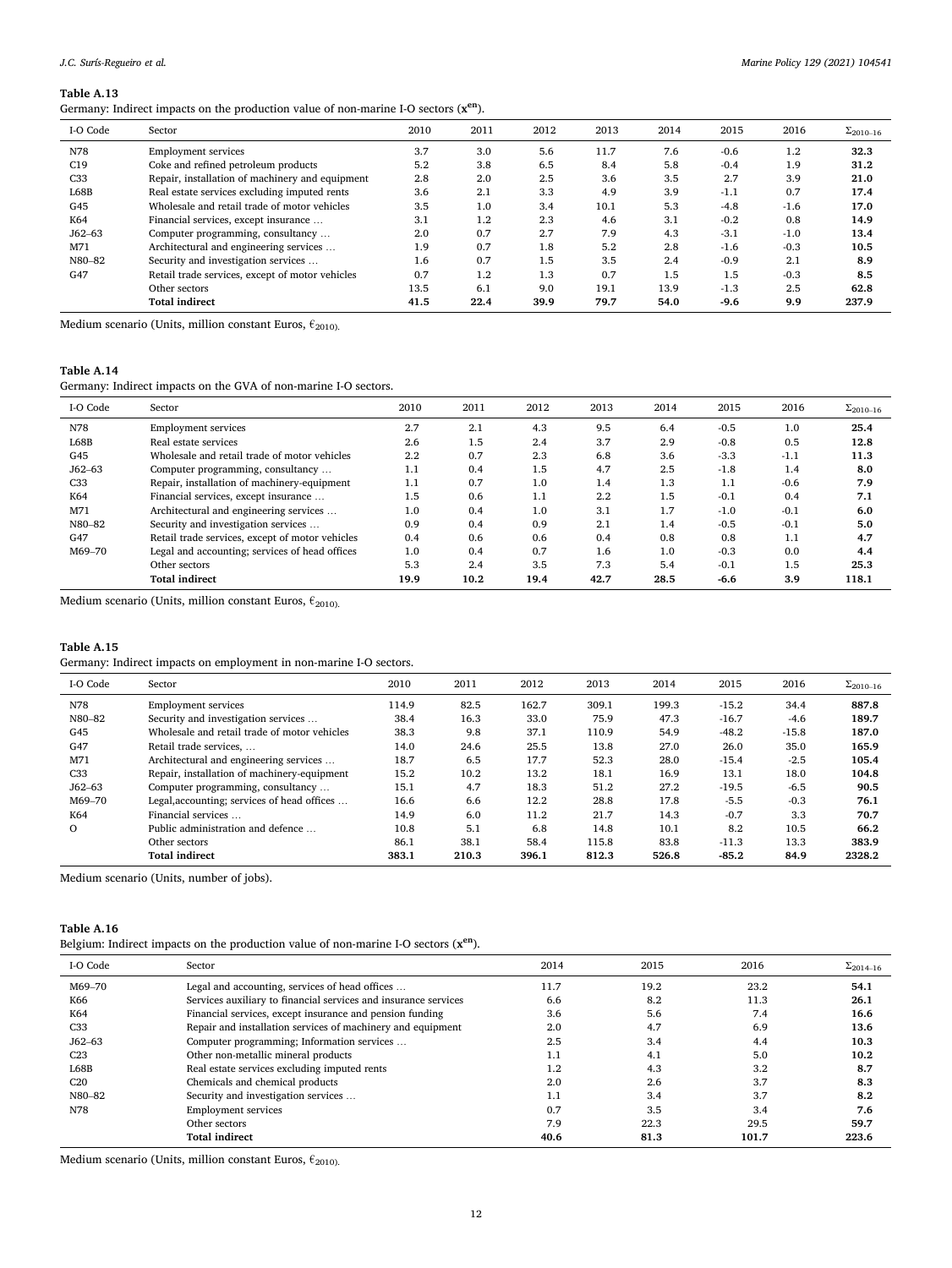Belgium: Indirect impacts on the GVA of non-marine I-O sectors.

| I-O Code        | Sector                                                          | 2014 | 2015 | 2016 | $\Sigma_{2014-16}$ |
|-----------------|-----------------------------------------------------------------|------|------|------|--------------------|
| M69-70          | Legal and accounting; services of head offices                  | 6.4  | 10.4 | 12.6 | 29.4               |
| K66             | Services auxiliary to financial services and insurance services | 3.0  | 3.7  | 5.1  | 11.8               |
| K64             | Financial services, except insurance and pension funding        | 2.1  | 3.2  | 4.3  | 9.6                |
| N78             | <b>Employment services</b>                                      | 0.5  | 2.9  | 2.8  | 6.2                |
| L68B            | Real estate services excluding imputed rents                    | 0.8  | 2.8  | 2.1  | 5.7                |
| C <sub>33</sub> | Repair and installation services of machinery and equipment     | 0.7  | 1.7  | 2.5  | 4.9                |
| $J62 - 63$      | Computer programming; Information services                      | 1.2  | 1.6  | 2.1  | 4.9                |
| N80-82          | Security and investigation services                             | 0.5  | 1.6  | 1.7  | 3.8                |
| C <sub>23</sub> | Other non-metallic mineral products                             | 0.4  | 1.4  |      | 3.5                |
| C <sub>25</sub> | Fabricated metal products, except machinery and equipment       | 0.3  | 1.0  | 1.3  | 2.6                |
|                 | Other sectors                                                   | 3.2  | 6.8  | 9.1  | 19.1               |
|                 | <b>Total indirect</b>                                           | 19.1 | 37.1 | 45.2 | 101.4              |

Medium scenario (Units, million constant Euros,  $\epsilon_{2010}$ ).

# **Table A.18**

Belgium: Indirect impacts on employment in non-marine I-O sectors.

| I-O Code        | Sector                                                          | 2014  | 2015  | 2016  | $\Sigma_{2014-16}$ |
|-----------------|-----------------------------------------------------------------|-------|-------|-------|--------------------|
| M69-70          | Legal and accounting; services of head offices                  | 78.7  | 128.4 | 155.4 | 362.5              |
| N78             | <b>Employment services</b>                                      | 15.7  | 83.6  | 79.9  | 179.2              |
| N80-82          | Security and investigation services                             | 15.6  | 48.2  | 51.9  | 115.7              |
| K64             | Financial services, except insurance and pension funding        | 12.9  | 20.2  | 26.7  | 59.8               |
| K66             | Services auxiliary to financial services and insurance services | 13.1  | 16.2  | 22.4  | 51.7               |
| C <sub>25</sub> | Fabricated metal products, except machinery and equipment       | 5.1   | 17.9  | 22.1  | 45.1               |
| C <sub>23</sub> | Other non-metallic mineral products                             | 4.9   | 18.0  | 22.2  | 45.1               |
| C <sub>33</sub> | Repair and installation services of machinery and equipment     | 5.4   | 12.5  | 18.4  | 36.3               |
| $J62 - 63$      | Computer programming; Information services                      | 8.6   | 11.5  | 14.8  | 34.9               |
| $\Omega$        | Public administration and defence services;                     | 6.5   | 9.2   | 12.2  | 27.9               |
|                 | Other sectors                                                   | 33.3  | 79.1  | 99.3  | 211.7              |
|                 | <b>Total indirect</b>                                           | 199.9 | 444.8 | 525.4 | 1170.1             |

Medium scenario (Units, number of jobs).

## **Table A.19**

Norway: Indirect impacts on the production value of non-marine I-O sectors (**xen**).

| I-O Code        | Sector                                                        | 2013   | 2014 | 2015 | 2016 | $\Sigma_{2013-16}$ |
|-----------------|---------------------------------------------------------------|--------|------|------|------|--------------------|
| C <sub>33</sub> | Repair and installation services of machinery and equipment   | 2.8    | 6.5  | 8.0  | 11.5 | 28.8               |
| A01             | Products of agriculture, hunting and related services         | $-0.2$ | 0.4  | 9.6  | 14.1 | 23.9               |
| J61             | Telecommunications services                                   | 2.1    | 4.2  | 6.9  | 9.2  | 22.4               |
| K64             | Financial services, except insurance and pension funding      | 2.5    | 4.3  | 5.8  | 7.1  | 19.7               |
| G47             | Retail trade services, except of motor vehicles               | 2.1    | 3.4  | 5.5  | 5.8  | 16.8               |
| L68B            | Real estate services excluding imputed rents                  | 6.2    | 4.4  | 2.7  | 2.8  | 16.1               |
| N80-82          | Security and investigation services                           | 2.5    | 3.4  | 4.4  | 5.7  | 16.0               |
| K65             | Insurance, reinsurance and pension funding services           | 1.0    | 2.1  | 3.2  | 5.4  | 11.7               |
| $\Omega$        | Public administration and defence; compulsory social security | 1.3    | 2.5  | 3.8  | 3.3  | 10.9               |
| C30             | Other transport equipment                                     | 0.8    | 2.0  | 1.0  | 4.8  | 8.6                |
|                 | Other sectors                                                 | 14.1   | 19.3 | 21.9 | 25.5 | 80.8               |
|                 | <b>Total indirect</b>                                         | 35.2   | 52.5 | 72.8 | 94.9 | 255.4              |

Medium scenario (Units, million constant Euros,  $\epsilon_{2010}$ ).

### **Table A.20**

Norway: Indirect impacts on the GVA of non-marine I-O sectors.

| 13.4  |
|-------|
| 11.6  |
| 10.6  |
| 10.1  |
| 9.9   |
| 9.3   |
| 8.8   |
| 8.4   |
| 6.8   |
| 5.9   |
| 34.3  |
| 129.3 |
|       |

Medium scenario (Units, million constant Euros,  $\epsilon_{2010}$ ).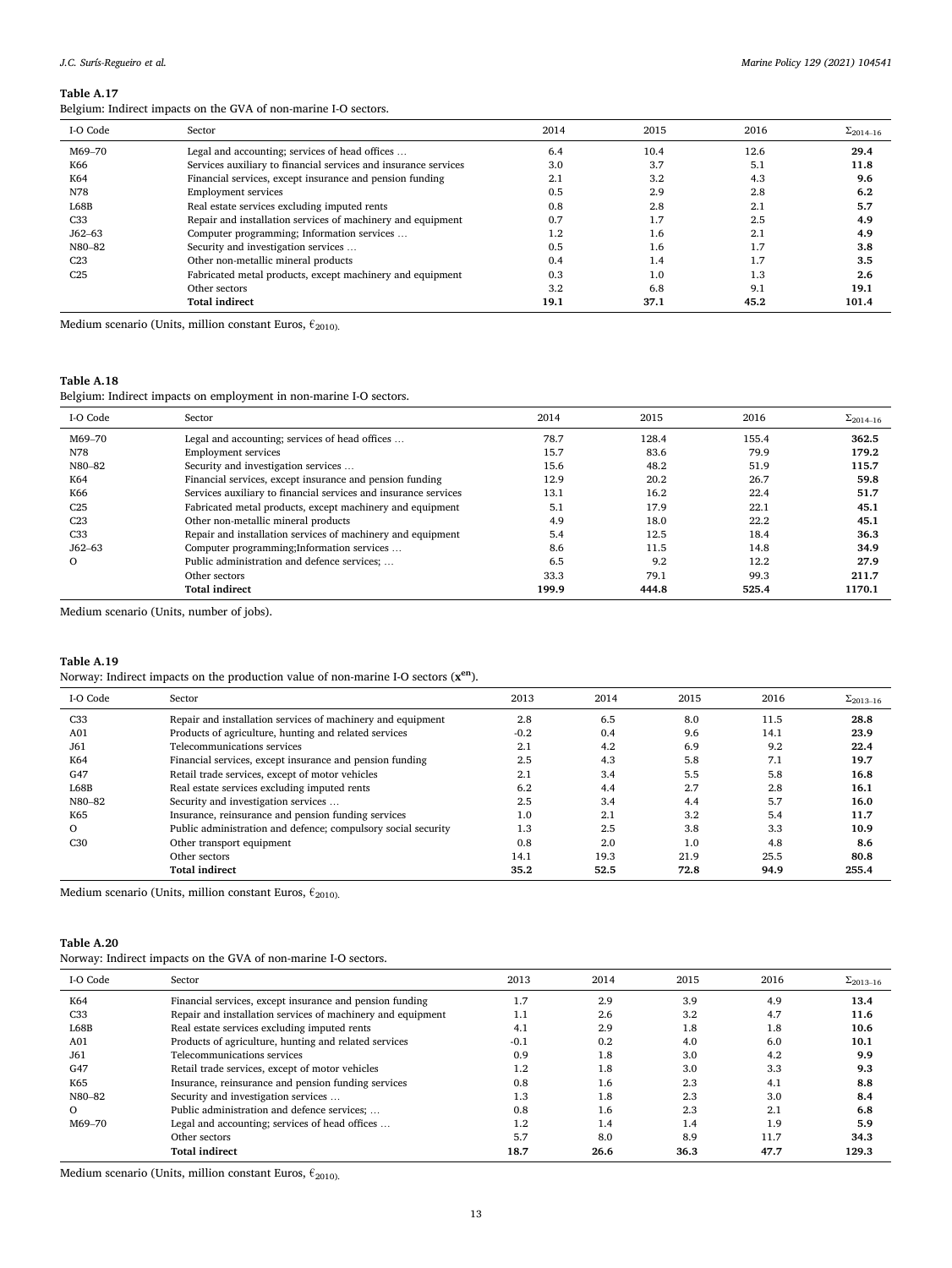Norway: Indirect impacts on employment in non-marine I-O sectors.

| I-O Code        | Sector                                                        | 2013   | 2014 | 2015 | 2016 | $\Sigma_{2013-16}$ |
|-----------------|---------------------------------------------------------------|--------|------|------|------|--------------------|
| A <sub>01</sub> | Products of agriculture, hunting and related services         | $-0.3$ | 0.5  | 11.6 | 16.3 | 28.1               |
| G47             | Retail trade services, except of motor vehicles               | 3.2    | 5.2  | 8.1  | 8.0  | 24.5               |
| N80-82          | Security and investigation services                           | 2.6    | 3.5  | 4.5  | 5.8  | 16.4               |
| C <sub>33</sub> | Repair and installation services of machinery and equipment   | 1.3    | 3.2  | 3.8  | 5.6  | 13.9               |
| $\Omega$        | Public administration and defence; compulsory social security | 0.9    | 1.8  | 2.6  | 2.2  | 7.5                |
| N78             | <b>Employment services</b>                                    | 1.4    | 1.6  | 1.5  | 1.1  | 5.6                |
| M69-70          | Legal and accounting; services of head offices                | 1.2    | 1.3  | 1.4  | 1.8  | 5.7                |
| $J62 - 63$      | Computer programming; Information services                    | 0.7    | 1.0  | 1.2  | 1.1  | 4.0                |
| J61             | Telecommunications services                                   | 0.4    | 0.8  | 1.2  | 1.7  | 4.1                |
| K64             | Financial services, except insurance and pension funding      | 0.5    | 0.9  | 1.2  | 1.4  | 4.0                |
|                 | Other sectors                                                 | 6.5    | 8.9  | 9.6  | 13.9 | 38.9               |
|                 | <b>Total indirect</b>                                         | 18.5   | 28.9 | 46.6 | 59.0 | 153.0              |

Medium scenario (Units, number of jobs).

# **Table A.22**

Germany: Distribution of total impacts according to type of impact.

| On production value | 2010    | 2011    | 2012    | 2013    | 2014    | 2015     | 2016   | $\Sigma_{2010-16}$ |
|---------------------|---------|---------|---------|---------|---------|----------|--------|--------------------|
| Direct impact       | 267.4   | 151.5   | 304.6   | 616.4   | 403.4   | 39.0     | 93.5   | 1875.7             |
| Indirect impact     | 41.5    | 22.4    | 39.9    | 79.7    | 54.0    | $-9.6$   | 9.9    | 237.9              |
| Induced impact      | 148.6   | 71.5    | 136.2   | 295.8   | 169.1   | $-14.4$  | 19.0   | 825.9              |
| <b>TOTAL IMPACT</b> | 457.6   | 245.4   | 480.7   | 991.9   | 626.5   | 14.9     | 122.4  | 2939.5             |
| Standard deviation  | 437.69  | 240.68  | 481.27  | 991.88  | 627.02  | 4.03     | 102.89 |                    |
| On GVA              | 2010    | 2011    | 2012    | 2013    | 2014    | 2015     | 2016   | $\Sigma_{2010-16}$ |
| Direct impact       | 92.0    | 46.1    | 89.1    | 198.8   | 112.6   | $-5.9$   | 12.9   | 545.6              |
| Indirect impact     | 19.9    | 10.2    | 19.4    | 42.7    | 28.5    | $-6.6$   | 3.9    | 118.1              |
| Induced impact      | 75.9    | 36.0    | 69.2    | 151.9   | 87.3    | $-7.6$   | 9.8    | 422.6              |
| <b>TOTAL IMPACT</b> | 187.9   | 92.3    | 177.7   | 393.5   | 228.3   | $-20.0$  | 26.6   | 1086.3             |
| Standard deviation  | 178.26  | 90.17   | 178.01  | 393.52  | 228.61  | 28.03    | 18.49  |                    |
| On employment       | 2010    | 2011    | 2012    | 2013    | 2014    | 2015     | 2016   | $\Sigma_{2010-16}$ |
| Direct impact       | 987.0   | 465.4   | 772.0   | 1372.6  | 1052.9  | $-212.1$ | 153.9  | 4591.6             |
| Indirect impact     | 383.1   | 210.3   | 396.1   | 812.3   | 526.8   | $-85.2$  | 84.9   | 2328.2             |
| Induced impact      | 1295.2  | 599.1   | 1142.3  | 2456.5  | 1377.6  | $-115.4$ | 149.6  | 6905.0             |
| <b>TOTAL IMPACT</b> | 2665.2  | 1274.8  | 2310.4  | 4641.3  | 2957.3  | $-412.7$ | 388.4  | 13,824.7           |
| Standard deviation  | 2516.97 | 1241.67 | 2314.62 | 4644.22 | 2962.80 | 515.81   | 284.68 |                    |

Medium scenario (Units, million constant Euros,  $\epsilon_{2010, \text{ and number of jobs}}$ ).

## **Table A.23**

Germany: Total impacts on the production value of I-O sectors.

| I-O Code        | Sector                                     | 2010   | 2011    | 2012    | 2013    | 2014   | 2015     | 2016    | $\Sigma_{2010-16}$ |
|-----------------|--------------------------------------------|--------|---------|---------|---------|--------|----------|---------|--------------------|
| H <sub>50</sub> | Water transport services                   | 137.8  | 115.2   | 198.4   | 307.7   | 225.7  | 165.8    | 126.5   | 1277.1             |
| H <sub>52</sub> | Warehousing                                | 115.4  | 34.9    | 133.3   | 366.6   | 183.4  | $-170.1$ | $-57.0$ | 606.4              |
| L68B            | Real estate services                       | 17.6   | 8.9     | 15.7    | 32.1    | 19.2   | $-2.4$   | 2.4     | 93.7               |
| G47             | Retail trade services,                     | 11.3   | 5.9     | 10.2    | 20.7    | 13.1   | 0.4      | 3.4     | 65.1               |
| <b>L68A</b>     | Imputed rents of owner                     | 10.6   | 5.1     | 9.8     | 21.8    | 12.6   | $-1.1$   | 1.5     | 60.3               |
| D               | Electricity, gas,                          | 5.7    | 2.6     | 5.1     | 12.7    | 7.0    | 11.0     | 12.9    | 57.0               |
| K64             | <b>Financial services</b>                  | 10.3   | 4.5     | 8.6     | 18.2    | 10.8   | $-0.8$   | 1.6     | 53.1               |
| H51             | Air transport services                     | 11.0   | 0.9     | $-0.2$  | 2.2     | 16.8   | 1.5      | 15.6    | 47.8               |
| $C10-12$        | Food, beverages                            | 7.7    | 3.8     | 7.4     | 16.6    | 9.3    | $-0.8$   | 1.0     | 45.0               |
| C19             | Coke and refined petroleum                 | 7.1    | 4.9     | 8.8     | 13.0    | 8.1    | $-0.6$   | 2.0     | 43.4               |
| G46             | Wholesale trade services                   | 6.9    | 3.4     | 5.9     | 12.8    | 7.6    | $-0.6$   | 0.9     | 36.8               |
| N78             | <b>Employment services</b>                 | 4.3    | 3.3     | 6.2     | 13.1    | 8.5    | $-0.6$   | 1.3     | 36.1               |
| G45             | Trade and repair of motor vehicles         | 6.9    | 2.6     | 6.0     | 15.4    | 8.6    | $-5.1$   | $-1.3$  | 33.3               |
| A03             | Fish and other fishing products            | 0.5    | 1.6     | 2.4     | 6.6     | 6.0    | 6.0      | 5.8     | 29.0               |
|                 | Accommodation and food services            | 7.7    | 9.3     | 3.3     | $-28.6$ | 0.2    | 17.2     | 19.6    | 28.6               |
| M69_70          | Legal and accounting; head offices         | 5.6    | 2.4     | 4.6     | 9.7     | 5.5    | $-0.8$   | 0.5     | 27.4               |
| K65             | Insurance, reinsurance                     | 5.4    | $2.2\,$ | 4.6     | 10.4    | 6.2    | $-1.7$   | $-0.3$  | 26.9               |
| C29             | Motor vehicles, trailers and semi-trailers | 4.7    | 2.2     | 4.4     | 9.3     | 5.3    | $-1.0$   | 0.0     | 24.9               |
| N80-82          | Security and investigation services        | 4.2    | 1.9     | 3.9     | 9.0     | 5.7    | $-1.1$   | 3.9     | 24.4               |
| J61             | Telecommunications services                | 4.8    | 2.3     | 3.8     | 8.0     | 4.8    | $-0.4$   | 0.4     | 23.8               |
|                 | Other sectors                              | 73.3   | 33.0    | 56.0    | 120.3   | 71.6   | $-2.4$   | 11.4    | 366.1              |
| N79             | Travel agency, tour operator               | $-5.0$ | $-4.4$  | $-4.3$  | 4.5     | $-1.8$ | $-1.7$   | $-8.0$  | $-20.7$            |
| H49             | Land transport services                    | 3.7    | $-1.1$  | $-13.2$ | $-10.2$ | $-7.7$ | 4.2      | $-21.8$ | $-45.9$            |
|                 | Total impacts (1n)                         | 457.6  | 245.4   | 480.7   | 991.9   | 626.5  | 14.9     | 122.4   | 2939.5             |

Medium scenario (Units, million constant Euros,  $\epsilon_{\rm 2010\rm{)}}$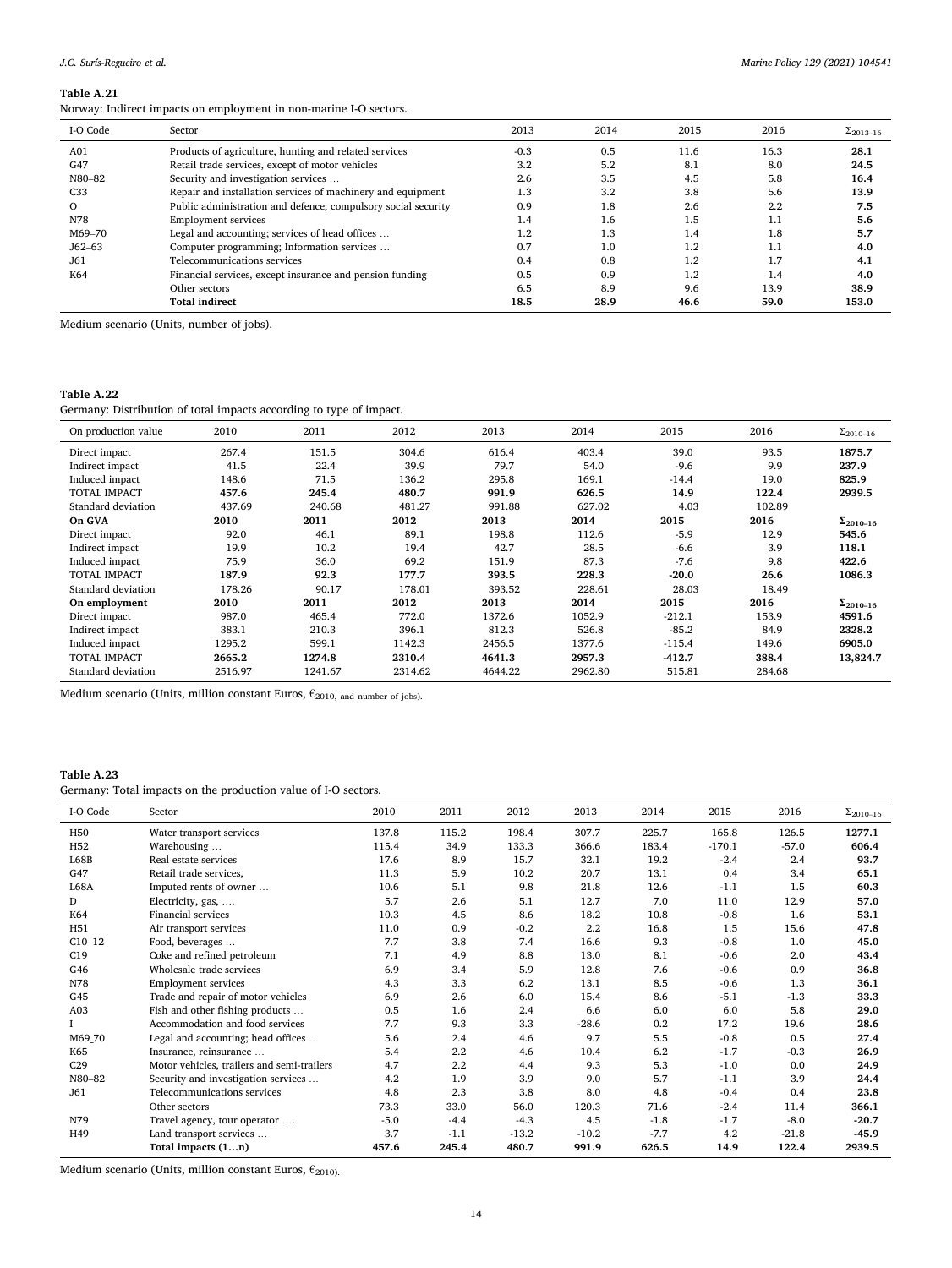| Table A.24                                        |
|---------------------------------------------------|
| Germany: Total impacts on the GVA of I-O sectors. |

|                 | $\alpha$ . To the implicit of the $\alpha$ is to be decided. |        |        |        |         |        |         |         |                    |
|-----------------|--------------------------------------------------------------|--------|--------|--------|---------|--------|---------|---------|--------------------|
| I-O Code        | Sector                                                       | 2010   | 2011   | 2012   | 2013    | 2014   | 2015    | 2016    | $\Sigma_{2010-16}$ |
| H <sub>50</sub> | Water transport services                                     | 44.2   | 32.2   | 52.4   | 91.3    | 53.3   | 35.6    | 23.4    | 332.5              |
| H <sub>52</sub> | Warehousing                                                  | 41.5   | 12.1   | 47.4   | 133.8   | 64.9   | $-60.9$ | $-19.8$ | 218.9              |
| L68B            | Real estate services                                         | 12.8   | 6.5    | 11.6   | 24.1    | 14.3   | $-1.8$  | 1.8     | 69.3               |
| L68A            | Imputed rents of owner                                       | 8.3    | 4.0    | 7.8    | 17.7    | 10.2   | $-0.9$  | 1.2     | 48.2               |
| G47             | Retail trade services                                        | 6.1    | 3.0    | 5.2    | 10.8    | 7.0    | 0.2     | 1.8     | 34.2               |
| N78             | <b>Employment services</b>                                   | 3.2    | 2.4    | 4.7    | 10.6    | 7.0    | $-0.5$  | 1.0     | 28.4               |
| K64             | Financial services                                           | 5.0    | 2.0    | 4.1    | 8.6     | 5.1    | $-0.4$  | 0.8     | 25.2               |
| G45             | Trade and repair of motor vehicles                           | 4.4    | 1.8    | 4.0    | 10.4    | 5.9    | $-3.5$  | $-0.9$  | 22.1               |
| G46             | Wholesale trade services                                     | 3.6    | 1.8    | 3.4    | 7.3     | 4.3    | $-0.4$  | 0.5     | 20.6               |
| D               | Electricity, gas,                                            | 2.1    | 0.8    | 1.9    | 4.4     | 2.4    | 3.5     | 4.0     | 19.1               |
| A <sub>03</sub> | Fish and other fishing products                              | 0.3    | 0.9    | 1.5    | 3.8     | 3.4    | 3.3     | 3.2     | 16.5               |
| M69_70          | Legal and accounting; head offices                           | 3.1    | 1.3    | 2.6    | 5.6     | 3.2    | $-0.5$  | 0.2     | 15.6               |
|                 | Accommodation and food services                              | 3.6    | 4.4    | 1.6    | $-13.1$ | 0.1    | 8.4     | 0.4     | 14.3               |
| S96             | Other personal services                                      | 2.7    | 1.2    | 2.3    | 5.0     | 2.9    | $-0.2$  | 9.4     | 14.3               |
| N80-82          | Security and investigation services                          | 2.4    | 1.1    | 2.3    | 5.4     | 3.4    | $-0.7$  | 0.1     | 14.1               |
| <b>Q86</b>      | Human health services                                        | 2.5    | 1.2    | 2.3    | 5.0     | 3.0    | $-0.3$  | 0.3     | 14.0               |
| J62 63          | Computer programming,                                        | 1.9    | 0.8    | 2.5    | 7.1     | 3.9    | $-2.0$  | $-0.5$  | 13.8               |
| H51             | Air transport services                                       | 2.9    | 0.2    | 0.0    | 0.5     | 3.2    | 0.5     | 4.8     | 12.0               |
| $\Omega$        | Public administration                                        | 1.7    | 0.8    | 1.4    | 3.0     | 1.9    | 0.4     | 0.9     | 10.1               |
| $C10-12$        | Food, beverages and tobacco products                         | 1.7    | 0.8    | 1.5    | 3.4     | 2.0    | $-0.2$  | 0.2     | 9.5                |
|                 | Other sectors                                                | 33.3   | 14.5   | 24.2   | 52.9    | 31.5   | $-1.6$  | 5.7     | 161.0              |
| N79             | Travel agency, tour operator                                 | $-1,3$ | $-1,1$ | $-1,0$ | 1,0     | $-0,4$ | $-0,4$  | $-1.5$  | $-4.7$             |
| H49             | Land transport services                                      | 1,8    | $-0,5$ | $-6,5$ | $-5,1$  | $-3,9$ | 2,1     | $-10.5$ | $-22.6$            |
|                 | Total impacts (1n)                                           | 187.9  | 92.3   | 177.7  | 393.5   | 228.3  | $-20.0$ | 26.6    | 1086.3             |

Medium scenario (Units, million constant Euros,  $\epsilon_{\rm 2010\rm{)}}$ 

# **Table A.25**

Germany: Total impacts on employment in I-O sectors.

| I-O Code        | Sector                             | 2010    | 2011    | 2012     | 2013     | 2014    | 2015     | 2016     | $\Sigma_{2010-16}$ |
|-----------------|------------------------------------|---------|---------|----------|----------|---------|----------|----------|--------------------|
| H <sub>52</sub> | Warehousing                        | 688.9   | 195.6   | 736.5    | 1987.6   | 942.8   | $-898.8$ | $-302.6$ | 3350.0             |
| H <sub>50</sub> | Water transport services           | 189.3   | 145.2   | 243.5    | 370.6    | 284.6   | 169.0    | 174.6    | 1576.9             |
| G47             | Retail trade services              | 222.0   | 117.6   | 203.9    | 398.6    | 243.5   | 7.8      | 57.9     | 1251.4             |
| N78             | <b>Employment services</b>         | 134.0   | 91.9    | 180.2    | 346.3    | 220.6   | $-17.0$  | 36.8     | 992.9              |
|                 | Accommodation and food services    | 175.2   | 204.9   | 73.0     | $-618.7$ | 3.3     | 348.5    | 385.3    | 571.5              |
| N80-82          | Security and investigation         | 101.3   | 45.1    | 87.7     | 195.9    | 113.5   | $-22.3$  | 2.7      | 524.0              |
| A03             | Fish and other fishing products    | 6.8     | 20.0    | 34.6     | 87.8     | 75.2    | 72.7     | 64.6     | 361.8              |
| G45             | Trade and repair of motor vehicles | 75.7    | 25.2    | 64.9     | 168.9    | 88.6    | $-51.0$  | $-12.2$  | 360.1              |
| T               | Households as employers            | 64.1    | 30.8    | 56.1     | 125.7    | 69.6    | $-6.1$   | 7.9      | 348.1              |
| <b>Q86</b>      | Human health services              | 57.2    | 27.3    | 52.4     | 110.4    | 64.0    | $-5.4$   | 7.3      | 313.3              |
| S96             | Other personal services            | 56.7    | 26.7    | 49.5     | 104.1    | 58.2    | $-3.8$   | 7.6      | 299.0              |
| G46             | Wholesale trade services           | 56.6    | 26.3    | 48.9     | 106.7    | 57.5    | $-4.6$   | 6.0      | 297.4              |
| M69_70          | Legal, accounting, head offices    | 52.8    | 23.0    | 43.9     | 97.6     | 56.3    | $-8.8$   | 3.9      | 268.8              |
| K64             | Financial services                 | 49.4    | 21.7    | 41.1     | 86.4     | 50.1    | $-3.7$   | 7.0      | 252.1              |
| $C10-12$        | Food, beverages and tobacco        | 45.9    | 20.9    | 39.9     | 87.2     | 49.2    | $-4.3$   | 5.2      | 243.9              |
| F               | Constructions                      | 37.7    | 16.7    | 30.9     | 65.6     | 37.4    | $-3.0$   | 4.1      | 189.4              |
| Q87_88          | Residential care services          | 29.9    | 14.8    | 29.8     | 62.7     | 39.1    | $-3.2$   | 5.4      | 178.6              |
| L68B            | Real estate services               | 32.7    | 15.5    | 28.9     | 57.3     | 34.4    | $-4.2$   | 13.2     | 168.8              |
| $\circ$         | Public administration              | 32.4    | 14.8    | 23.0     | 49.3     | 29.5    | 6.6      | 4.1      | 168.7              |
| M71             | Architectural and engineering      | 28.5    | 11.3    | 27.4     | 74.0     | 40.0    | $-16.4$  | $-1.1$   | 163.7              |
|                 | Other sectors                      | 512.6   | 206.7   | 353.3    | 755.4    | 476.8   | 3.3      | 139.7    | 2447.4             |
| N79             | Travel agency, tour operator       | $-20.7$ | $-17.1$ | $-16.0$  | 16.9     | $-6.8$  | $-5.8$   | $-27.3$  | $-76.8$            |
| H49             | Land transport services            | 36.2    | $-10.3$ | $-123.0$ | $-95.0$  | $-70.2$ | 37.9     | $-201.7$ | $-426.1$           |
|                 | Total impacts (1n)                 | 2665.2  | 1274.8  | 2310.4   | 4641.3   | 2957.3  | $-412.7$ | 388.4    | 13824.7            |

Medium scenario (Units, number of jobs).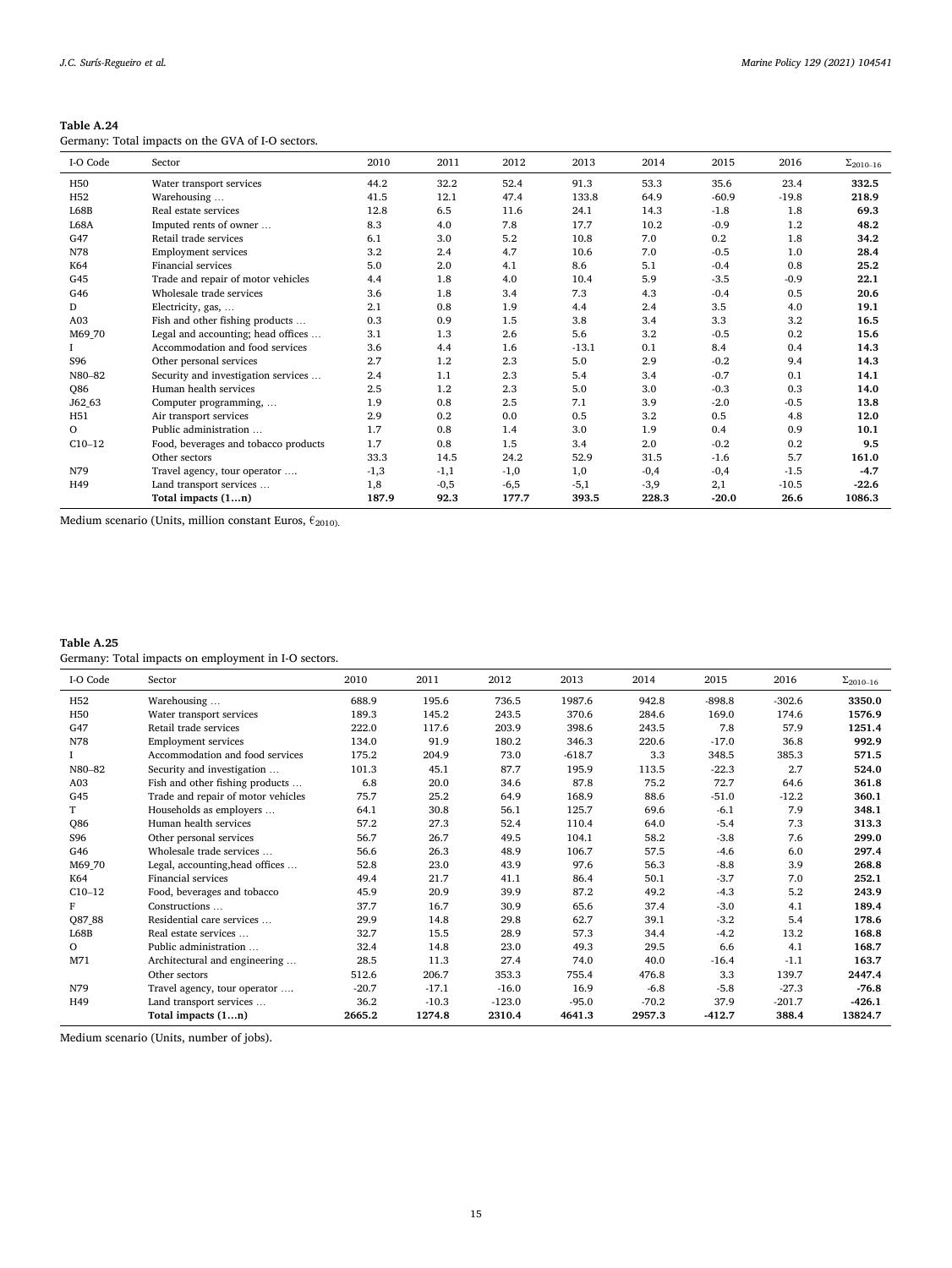Belgium: Distribution of total impacts according to type of impact.

| On production value | 2014   | 2015    | 2016    | $\Sigma_{2014-16}$ |
|---------------------|--------|---------|---------|--------------------|
| Direct impact       | 169.8  | 344.1   | 415.4   | 929.3              |
| Indirect impact     | 40.6   | 81.3    | 101.7   | 223.6              |
| Induced impact      | 74.9   | 145.0   | 173.8   | 393.7              |
| <b>TOTAL IMPACT</b> | 285.3  | 570.4   | 690.9   | 1546.6             |
| Standard deviation  | 48.27  | 344.32  | 366.54  |                    |
| On GVA              | 2014   | 2015    | 2016    | $\Sigma_{2014-16}$ |
| Direct impact       | 63.4   | 122.5   | 146.2   | 332.1              |
| Indirect impact     | 19.1   | 37.1    | 45.2    | 101.4              |
| Induced impact      | 37.1   | 71.9    | 86.1    | 195.1              |
| <b>TOTAL IMPACT</b> | 119.6  | 231.5   | 277.5   | 628.7              |
| Standard deviation  | 9.35   | 123.28  | 127.14  |                    |
| On employment       | 2014   | 2015    | 2016    | $\Sigma_{2014-16}$ |
| Direct impact       | 408.8  | 853.4   | 757.2   | 2019.3             |
| Indirect impact     | 199.9  | 444.8   | 525.4   | 1170.0             |
| Induced impact      | 439.4  | 850.2   | 1018.8  | 2308.4             |
| <b>TOTAL IMPACT</b> | 1048.0 | 2148.4  | 2301.4  | 5497.8             |
| Standard deviation  | 239.35 | 1388.37 | 1192.31 |                    |

Medium scenario (Units, million constant Euros,  $\epsilon_{2010}$ , and number of jobs).

# **Table A.27**

Belgium: Total impacts on the production value of I-O sectors.

| I-O         | Sector                                                      | 2014    | 2015    | 2016    | $\Sigma_{2014-16}$ |
|-------------|-------------------------------------------------------------|---------|---------|---------|--------------------|
| Code        |                                                             |         |         |         |                    |
| D           | Electricity, gas, steam and air<br>conditioning             | 132.7   | 151.3   | 178.7   | 462.7              |
| F           | Constructions and<br>construction works                     | 20.1    | 92.2    | 104.4   | 216.7              |
| N79         | Travel agency, tour operator                                | 43.2    | 31.4    | 43.3    | 117.9              |
| H52         | Warehousing and support<br>services for transportation      | $-8.3$  | 56.1    | 48.8    | 96.7               |
| H50         | Water transport services                                    | $-17.2$ | 48.7    | 57.7    | 89.2               |
| M69_70      | Legal and accounting; services<br>of head offices           | 15.0    | 25.5    | 30.8    | 71.3               |
| B           | Mining and quarrying                                        | 24.1    | 0.6     | 37.8    | 62.4               |
| <b>L68A</b> | Imputed rents of owner-<br>occupied dwellings               | 7.4     | 14.4    | 17.3    | 39.1               |
| G47         | Retail trade services                                       | 7.3     | 14.1    | 17.0    | 38.4               |
| K66         | Services auxiliary to financial<br>services and insurance   | 8.7     | 12.3    | 16.3    | 37.3               |
| L68B        | Real estate services excluding<br>imputed rents             | 6.3     | 14.2    | 15.1    | 35.7               |
| K64         | Financial services, except<br>insurance and pension funding | 6.5     | 11.3    | 14.3    | 32.1               |
| $C10-12$    | Food, beverages and tobacco<br>products                     | 4.2     | 8.6     | 10.4    | 23.2               |
| G46         | Wholesale trade services                                    | 4.2     | 7.5     | 8.2     | 19.9               |
| C33         | Repair and installation of<br>machinery and equipment       | 2.5     | 5.6     | 8.1     | 16.2               |
| N80-82      | Security and investigation<br>services                      | 2.6     | 6.3     | 7.2     | 16.1               |
| K65         | Insurance, reinsurance and<br>pension funding               | 2.8     | 4.9     | 6.7     | 14.4               |
| J62 63      | Computer programming,<br>consultancy                        | 3.2     | 4.6     | 5.9     | 13.7               |
| J61         | Telecommunications services                                 | 2.8     | 4.9     | 5.9     | 13.6               |
| C19         | Coke and refined petroleum<br>products                      | $1.1\,$ | 4.7     | 6.7     | 12.6               |
|             | Other sectors                                               | 30.1    | 66.3    | 80.1    | 176.4              |
| I           | Accommodation and food<br>services                          | 6.5     | 1.1     | $-31.4$ | $-23.8$            |
| N77         | Rental and leasing services                                 | $-20.8$ | $-16.5$ | 1.9     | $-35.4$            |
|             | Total impacts (1n)                                          | 285.3   | 570.4   | 690.9   | 1546.6             |

| $I-O$           | Sector                                                            | 2014    | 2015    | 2016    | $\Sigma_{2014-16}$ |
|-----------------|-------------------------------------------------------------------|---------|---------|---------|--------------------|
| Code            |                                                                   |         |         |         |                    |
| D               | Electricity, gas, steam and air<br>conditioning                   | 62.3    | 70.9    | 83.8    | 217.0              |
| F               | Constructions and<br>construction works                           | 5.7     | 26.0    | 29.5    | 61.2               |
| M69 70          | Legal and accounting; services<br>of head offices                 | 8.1     | 13.8    | 16.7    | 38.6               |
| H52             | Warehousing and support<br>services for transportation            | $-3.2$  | 21.4    | 18.6    | 36.9               |
| L68A            | Imputed rents of owner-<br>occupied dwellings                     | 5.8     | 11.1    | 13.4    | 30.3               |
| H50             | Water transport services                                          | $-5.1$  | 14.4    | 17.0    | 26.4               |
| G47             | Retail trade services                                             | 4.5     | 8.7     | 10.5    | 23.7               |
| L68B            | Real estate services excluding<br>imputed rents                   | 4.2     | 9.3     | 9.9     | 23.4               |
| B               | Mining and quarrying                                              | 8.0     | 0.2     | 12.6    | 20.8               |
| N79             | Travel agency, tour operator                                      | 6.9     | 5.0     | 6.9     | 18.8               |
| K64             | Financial services, except<br>insurance and pension funding       | 3.7     | 6.5     | 8.2     | 18.4               |
| K66             | Services auxiliary to financial<br>services and insurance         | 3.9     | 5.5     | 7.3     | 16.8               |
| N78             | <b>Employment services</b>                                        | 1.1     | 3.9     | 4.0     | 8.9                |
| G46             | Wholesale trade services                                          | 1.8     | 3.3     | 3.6     | 8.8                |
| Q87_88          | Residential care services:<br>social work services                | 1.6     | 3.1     | 3.7     | 8.5                |
| N80-82          | Security and investigation<br>services                            | 1.2     | 2.9     | 3.3     | 7.4                |
| J62 63          | Computer programming,<br>consultancy                              | 1.5     | $2.2\,$ | 2.8     | 6.5                |
| <b>Q86</b>      | Human health services                                             | $1.2\,$ | $2.2\,$ | 2.7     | 6.1                |
| J61             | Telecommunications services                                       | $1.2\,$ | $2.2\,$ | 2.6     | 6.1                |
| C <sub>33</sub> | Repair and installation<br>services of machinery and<br>equipment | 0.9     | $2.1\,$ | 3.0     | 6.0                |
|                 | Other sectors                                                     | 11.4    | 23.9    | 29.6    | 64.8               |
| I               | Accommodation and food<br>services                                | 2.7     | 0.5     | $-13.1$ | $-10.0$            |
| N77             | Rental and leasing services                                       | $-9.8$  | $-7.8$  | 0.9     | $-16.8$            |
|                 | Total impacts (1n)                                                | 119.7   | 231.5   | 277.5   | 628.7              |

Medium scenario (Units, million constant Euros,  $\epsilon_{2010}$ ).

Medium scenario (Units, million constant Euros,  $\epsilon_{\rm 2010)}$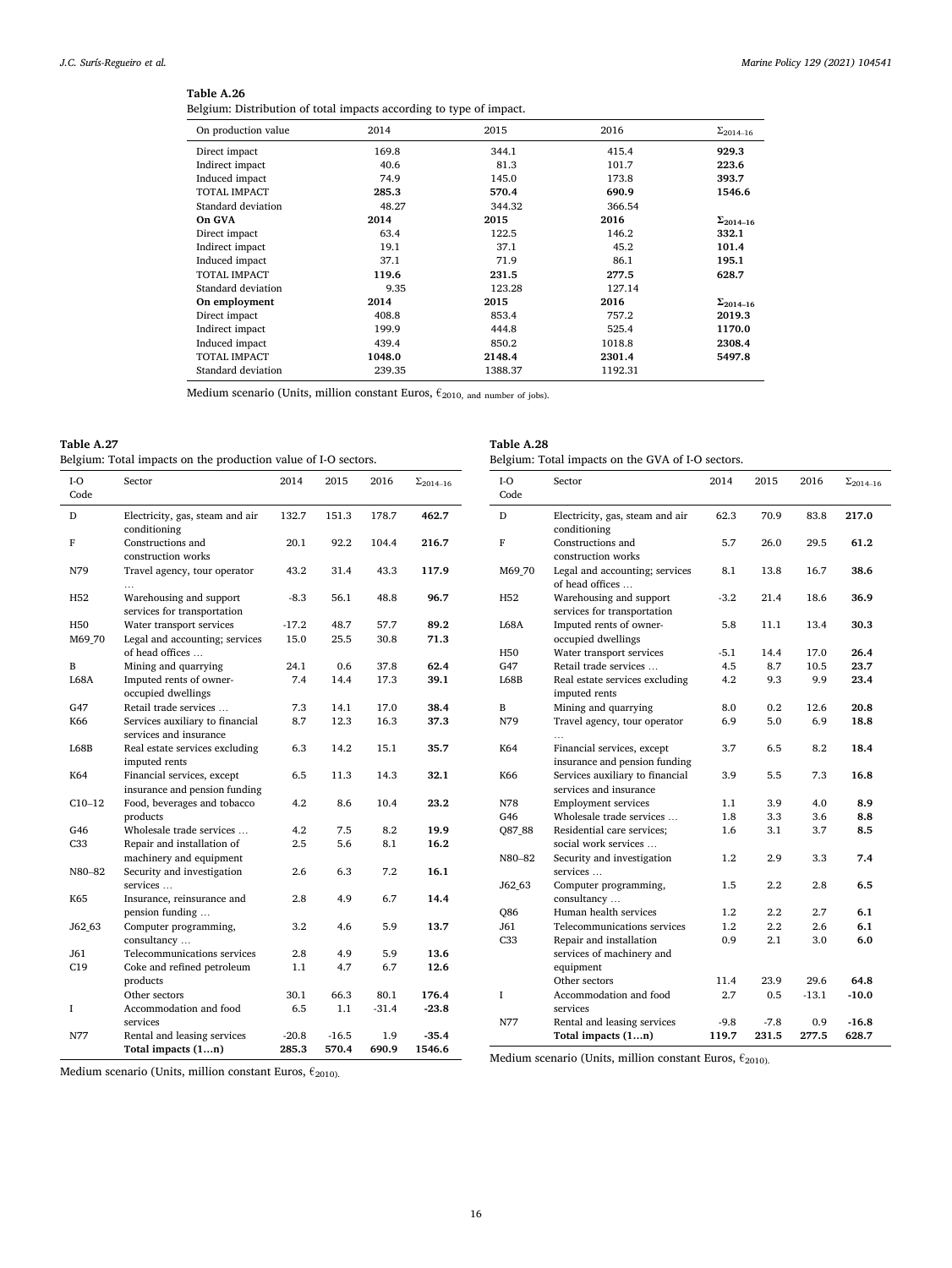Belgium: Total impacts on employment in I-O sectors.

| I-O Code        | Sector                                                   | 2014    | 2015    | 2016     | $\Sigma_{2014-16}$ |
|-----------------|----------------------------------------------------------|---------|---------|----------|--------------------|
| F               | Constructions and construction works                     | 81.9    | 376.1   | 425.9    | 883.8              |
| D               | Electricity, gas, steam and air conditioning             | 217.6   | 247.9   | 292.9    | 758.4              |
| G47             | Retail trade services                                    | 95.4    | 184.6   | 221.2    | 501.1              |
| M69_70          | Legal and accounting services; services of head offices  | 100.6   | 170.8   | 206.2    | 477.7              |
| H <sub>52</sub> | Warehousing and support services for transportation      | $-27.8$ | 188.5   | 164.1    | 324.8              |
| N79             | Travel agency, tour operator                             | 116.1   | 84.5    | 116.3    | 316.8              |
| N78             | <b>Employment services</b>                               | 30.1    | 111.4   | 113.2    | 254.6              |
| N80-82          | Security and investigation services                      | 36.7    | 89.0    | 100.8    | 226.4              |
| Q87_88          | Residential care services; social work services          | 39.8    | 77.0    | 92.2     | 208.9              |
| B               | Mining and quarrying                                     | 54.7    | 1.3     | 85.7     | 141.7              |
| K64             | Financial services, except insurance and pension funding | 23.4    | 40.6    | 51.1     | 115.1              |
| Q86             | Human health services                                    | 21.6    | 42.0    | 50.3     | 114.0              |
| H <sub>50</sub> | Water transport services                                 | $-21.4$ | 60.9    | 72.0     | 111.5              |
| S96             | Other personal services                                  | 19.9    | 39.0    | 45.8     | 104.7              |
| $\Omega$        | Public administration                                    | 18.8    | 33.0    | 40.7     | 92.6               |
| K66             | Services auxiliary to financial and insurance services   | 17.3    | 24.4    | 32.2     | 73.9               |
| G46             | Wholesale trade services                                 | 15.4    | 27.7    | 30.3     | 73.4               |
| T               | Services of households as employers                      | 11.6    | 22.4    | 26.8     | 60.8               |
| $C10-12$        | Food, beverages and tobacco products                     | 10.7    | 22.1    | 26.7     | 59.5               |
| C <sub>23</sub> | Other non-metallic mineral products                      | 6.2     | 20.3    | 25.0     | 51.5               |
|                 | Other sectors                                            | 140.2   | 289.7   | 357.7    | 787.6              |
| N77             | Rental and leasing services                              | $-18.2$ | $-14.4$ | 1.6      | $-31.0$            |
|                 | Accommodation and food services                          | 57.5    | 9.8     | $-277.3$ | $-210.0$           |
|                 | Total impacts $(1n)$                                     | 1048.0  | 2148.4  | 2301.4   | 5497.8             |

Medium scenario (Units, number of jobs).

**Table A.30**  Norway: Distribution of total impacts according to type of impact.

| . .    |        |        |        |                    |
|--------|--------|--------|--------|--------------------|
| 2013   | 2014   | 2015   | 2016   | $\Sigma_{2013-16}$ |
| 200.5  | 353.3  | 488.6  | 602.1  | 1644.5             |
| 35.2   | 52.5   | 72.8   | 94.9   | 255.5              |
| 48.3   | 78.7   | 103.8  | 131.2  | 362.0              |
| 284.0  | 484.6  | 665.2  | 828.3  | 2262.0             |
| 284.02 | 484.57 | 665.18 | 828.26 |                    |
| 2013   | 2014   | 2015   | 2016   | $\Sigma_{2013-16}$ |
| 71.8   | 120.9  | 145.9  | 162.9  | 501.6              |
| 18.7   | 26.6   | 36.3   | 47.7   | 129.3              |
| 25.0   | 40.8   | 53.9   | 69.1   | 188.8              |
| 115.5  | 188.3  | 236.2  | 279.7  | 819.6              |
| 115.53 | 188.28 | 236.15 | 279.68 |                    |
| 2013   | 2014   | 2015   | 2016   | $\Sigma_{2013-16}$ |
| 111.9  | 143.9  | 158.6  | 182.2  | 596.6              |
| 18.5   | 28.9   | 46.6   | 59.1   | 153.1              |
| 24.4   | 40.0   | 50.9   | 62.9   | 178.2              |
| 154.8  | 212.8  | 256.1  | 304.2  | 927.8              |
| 154.78 | 212.79 | 256.09 | 304.17 |                    |
|        |        |        |        |                    |

Medium scenario (Units, million constant Euros,  $\epsilon_{2010, \text{ and number of jobs}}$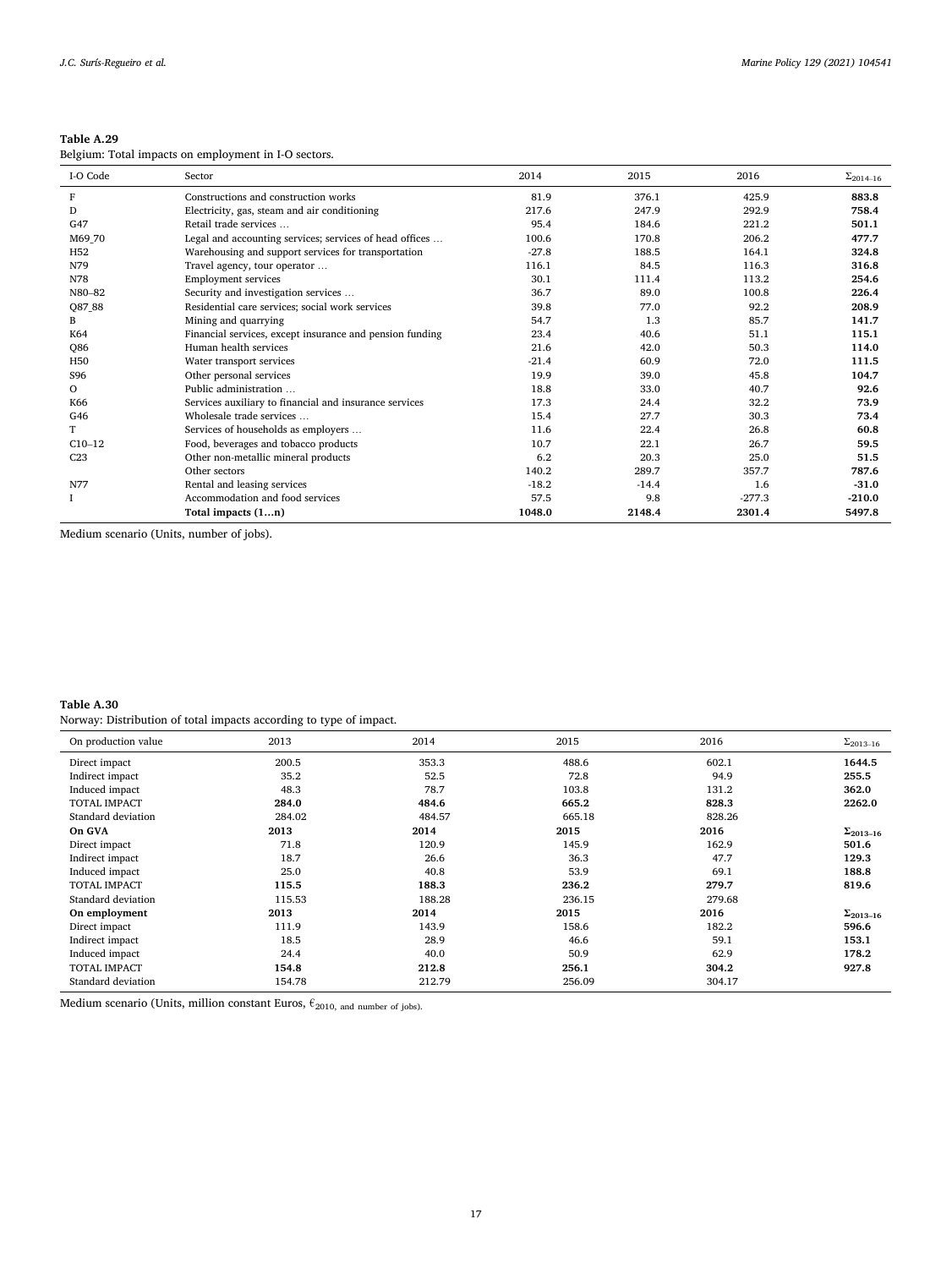| Table A.31 |  |
|------------|--|
|------------|--|

| Norway: Total impacts on the production value of I-O sectors. |  |  |  |  |
|---------------------------------------------------------------|--|--|--|--|
|---------------------------------------------------------------|--|--|--|--|

| I-O Code        | Sector                                                       | 2013  | 2014  | 2015   | 2016    | $\Sigma_{2014-16}$ |
|-----------------|--------------------------------------------------------------|-------|-------|--------|---------|--------------------|
| H <sub>50</sub> | Water transport services                                     | 99.4  | 251.1 | 369.6  | 471.6   | 1191.7             |
| $C10-12$        | Food, beverages and tobacco products                         | 1.0   | 7.1   | 62.5   | 101.9   | 172.4              |
| H <sub>51</sub> | Air transport services                                       | 17.6  | 28.3  | 30.7   | 27.3    | 103.9              |
| N79             | Travel agency, tour operator                                 | 25.0  | 22.0  | 17.4   | 28.0    | 92.4               |
| R90-92          | Creative, arts, entertainment,                               | 16.7  | 18.2  | 21.7   | 26.5    | 83.0               |
| L68A            | Imputed rents of owner-occupied dwellings                    | 6.2   | 10.1  | 13.7   | 16.9    | 46.9               |
| K64             | Financial services                                           | 6.2   | 10.3  | 13.4   | 16.1    | 46.1               |
| L68B            | Real estate services excluding imputed rents                 | 9.1   | 9.2   | 9.1    | 10.9    | 38.2               |
| H49             | Land transport services and transport services via pipelines | 8.1   | 10.3  | 8.8    | 9.9     | 37.0               |
| G47             | Retail trade services                                        | 4.6   | 7.4   | 10.7   | 13.3    | 36.0               |
| J61             | Telecommunications services                                  | 3.5   | 6.5   | 9.8    | 12.9    | 32.7               |
|                 | Accommodation and food services                              | 45.7  | 19.6  | $-5.1$ | $-28.1$ | 32.0               |
| A01             | Products of agriculture, hunting and related services        | 0.8   | 2.0   | 11.8   | 16.6    | 31.2               |
| C33             | Repair and installation services of machinery and equipment  | 3.0   | 6.9   | 8.5    | 12.0    | 30.4               |
| G46             | Wholesale trade services                                     | 3.1   | 5.0   | 6.2    | 9.1     | 23.5               |
| N80-82          | Security and investigation services                          | 3.0   | 4.3   | 5.6    | 7.3     | 20.1               |
| K65             | Insurance, reinsurance and pension funding services          | 2.0   | 3.8   | 5.2    | 8.1     | 19.1               |
| $\circ$         | Public administration and defence                            | 1.9   | 3.5   | 5.2    | 5.1     | 15.7               |
| G45             | Trade and repair services of motor vehicles                  | 2.1   | 3.2   | 4.0    | 4.4     | 13.7               |
| J62 63          | Computer programming, consultancy                            | 2.2   | 3.1   | 3.7    | 3.9     | 12.8               |
|                 | Other sectors                                                | 19.7  | 42.2  | 54.4   | 78.2    | 194.6              |
| H <sub>52</sub> | Warehousing and support services for transportation          | 3.1   | 10.9  | $-1.7$ | $-23.4$ | $-11.1$            |
|                 | Total impacts (1n)                                           | 284.0 | 484.6 | 665.2  | 828.3   | 2262.0             |

Medium scenario (Units, million constant Euros,  $\epsilon_{\rm 2010\rm{)}}$ 

# **Table A.32**

Norway: Total impacts on the GVA of I-O sectors.

| I-O Code        | Sector                                                       | 2013  | 2014    | 2015   | 2016    | $\Sigma_{2014-16}$ |
|-----------------|--------------------------------------------------------------|-------|---------|--------|---------|--------------------|
| H <sub>50</sub> | Water transport services                                     | 34.8  | 88.0    | 116.0  | 136.6   | 375.4              |
| R90-92          | Creative, arts, entertainment,                               | 8.3   | 9.1     | 11.1   | 13.1    | 41.6               |
| $C10-12$        | Food, beverages and tobacco products                         | 0.2   | 1.5     | 12.1   | 18.8    | 32.5               |
| K64             | Financial services, except insurance and pension funding     | 4.2   | 6.9     | 9.1    | 11.2    | 31.3               |
| <b>L68A</b>     | Imputed rents of owner-occupied dwellings                    | 3.8   | 6.2     | 8.7    | 10.8    | 29.5               |
| L68B            | Real estate services excluding imputed rents                 | 6.0   | 6.1     | 6.0    | 7.1     | 25.2               |
| H51             | Air transport services                                       | 3.0   | 4.8     | 6.3    | 7.5     | 21.7               |
| G47             | Retail trade services                                        | 2.5   | 4.0     | 5.9    | 7.5     | 19.9               |
| H49             | Land transport services and transport services via pipelines | 4.3   | 5.4     | 4.8    | 5.4     | 19.8               |
| N79             | Travel agency, tour operator                                 | 4.2   | 3.7     | 3.0    | 5.2     | 16.2               |
|                 | Accommodation and food services                              | 21.6  | 9.3     | $-2.4$ | $-13.2$ | 15.3               |
| K65             | Insurance, reinsurance and pension funding services          | 1.5   | 2.8     | 3.8    | 6.2     | 14.4               |
| J61             | Telecommunications services                                  | 1.5   | 2.8     | 4.3    | 5.9     | 14.4               |
| A01             | Products of agriculture, hunting and related services        | 0.3   | 0.8     | 5.0    | 7.1     | 13.1               |
| G46             | Wholesale trade services,                                    | 1.6   | 2.7     | 3.3    | 5.0     | 12.6               |
| C33             | Repair and installation services of machinery and equipment  | 1.2   | 2.8     | 3.4    | 5.0     | 12.3               |
| N80-82          | Security and investigation services                          | 1.6   | 2.3     | 2.9    | 3.8     | 10.6               |
| $\Omega$        | Public administration and defence                            | 1.2   | $2.2\,$ | 3.2    | 3.2     | 9.8                |
| M69_70          | Legal and accounting services; services of head offices      | 1.6   | 1.9     | 2.2    | 3.0     | 8.6                |
| D               | Electricity, gas, steam and air conditioning                 | 1.0   | 1.6     | 2.0    | 2.8     | 7.4                |
|                 | Other sectors                                                | 10.0  | 20.1    | 26.0   | 36.8    | 92.9               |
| H <sub>52</sub> | Warehousing and support services for transportation          | 1.0   | 3.3     | $-0.5$ | $-8.7$  | $-5.0$             |
|                 | Total impacts (1n)                                           | 115.5 | 188.3   | 236.2  | 279.7   | 819.6              |

Medium scenario (Units, million constant Euros,  $\epsilon_{\rm 2010\rm{)}}$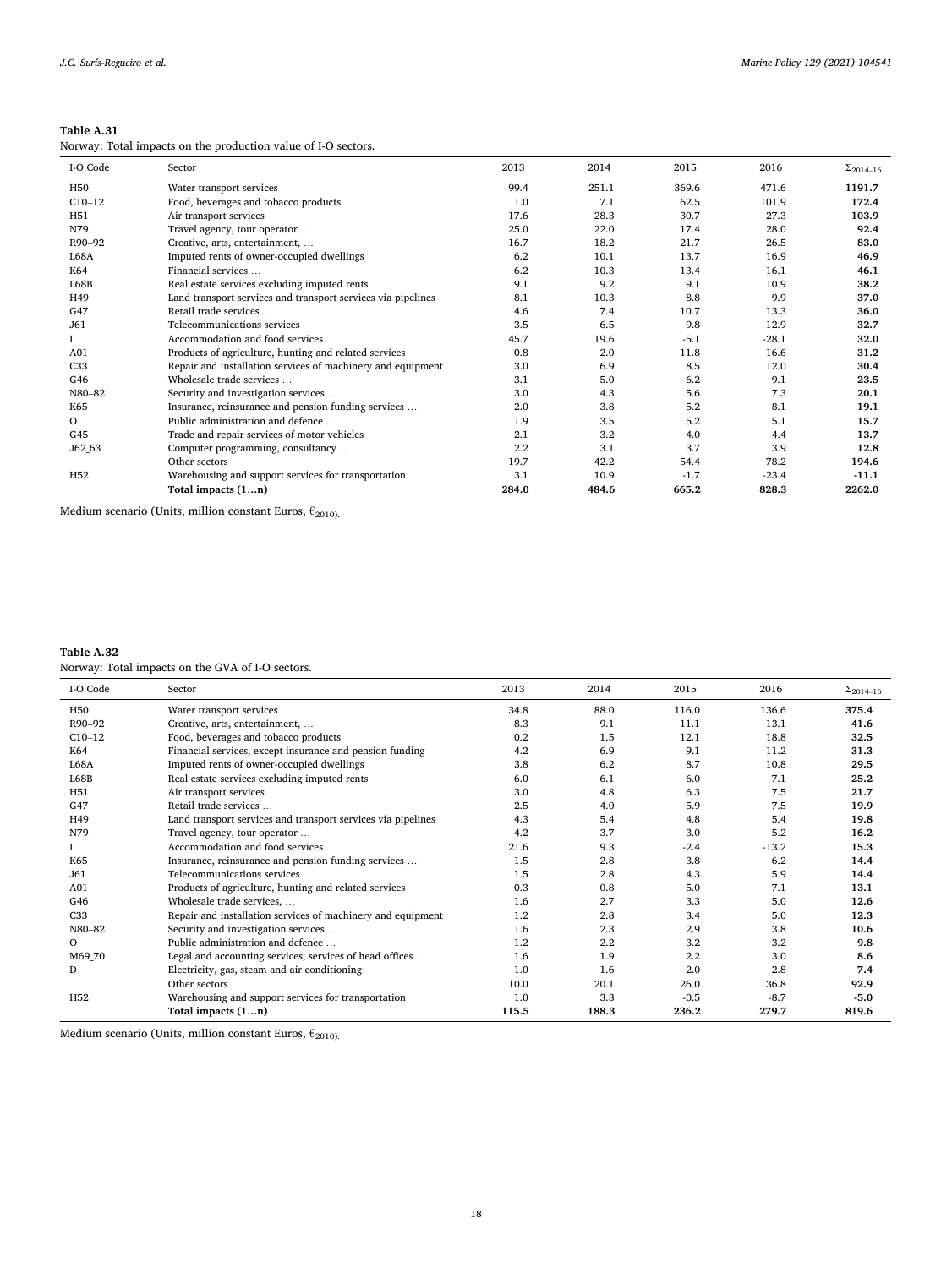<span id="page-18-0"></span>Norway: Total impacts on employment in I-O sectors.

| I-O Code        | Sector                                                       | 2013  | 2014  | 2015   | 2016    | $\Sigma_{2014-16}$ |
|-----------------|--------------------------------------------------------------|-------|-------|--------|---------|--------------------|
| H <sub>50</sub> | Water transport services                                     | 33.4  | 86.0  | 119.7  | 159.5   | 398.6              |
| R90-92          | Creative, arts, entertainment,                               | 16.6  | 18.0  | 20.4   | 24.4    | 79.4               |
| G47             | Retail trade services                                        | 6.9   | 11.3  | 15.7   | 18.6    | 52.5               |
| $C10-12$        | Food, beverages and tobacco products                         | 0.3   | 2.0   | 15.8   | 23.3    | 41.4               |
| A01             | Products of agriculture, hunting and related services        | 1.0   | 2.7   | 14.3   | 19.3    | 37.3               |
|                 | Accommodation and food services                              | 50.0  | 22.2  | $-5.6$ | $-30.6$ | 36.0               |
| N79             | Travel agency, tour operator                                 | 7.9   | 6.9   | 5.6    | 8.7     | 29.1               |
| H49             | Land transport services and transport services via pipelines | 5.5   | 6.9   | 5.9    | 6.6     | 24.9               |
| H <sub>51</sub> | Air transport services                                       | 3.7   | 6.0   | 5.5    | 5.6     | 20.8               |
| N80-82          | Security and investigation services                          | 3.1   | 4.5   | 5.7    | 7.4     | 20.7               |
| C33             | Repair and installation services of machinery and equipment  | 1.4   | 3.4   | 4.1    | 5.9     | 14.8               |
| Q87_88          | Residential care services; social work services              | 2.0   | 3.3   | 4.2    | 4.6     | 14.1               |
| G46             | Wholesale trade services,                                    | 1.8   | 3.0   | 3.7    | 5.1     | 13.6               |
| $\Omega$        | Public administration and defence                            | 1.4   | 2.5   | 3.6    | 3.4     | 10.9               |
| K64             | Financial services, except insurance and pension funding     | 1.3   | 2.1   | 2.7    | 3.1     | 9.2                |
| G45             | Trade and repair services of motor vehicles                  | 1.5   | 2.2   | 2.7    | 2.8     | 9.2                |
| N78             | <b>Employment services</b>                                   | 1.8   | 2.3   | 2.3    | 2.0     | 8.4                |
| M69_70          | Legal and accounting services; services of head offices      | 1.5   | 1.9   | 2.1    | 2.8     | 8.3                |
| Q86             | Human health services                                        | 0.9   | 1.5   | 2.0    | 2.4     | 6.9                |
| J62 63          | Computer programming, consultancy                            | 1.0   | 1.6   | 1.8    | 1.8     | 6.3                |
|                 | Other sectors                                                | 10.8  | 19.5  | 24.4   | 34.0    | 88.8               |
| H <sub>52</sub> | Warehousing and support services for transportation          | 0.9   | 3.0   | $-0.4$ | $-6.6$  | $-3.2$             |
|                 | Total impacts (1n)                                           | 154.8 | 212.8 | 256.1  | 304.2   | 927.8              |

Medium scenario (Units, number of jobs).

#### **References**

- [1] R.D. Long, A. Charles, R.L. Stephenson, Key principles of marine ecosystem-based management, Mar. Policy 57 (2015) 53–60, [https://doi.org/10.1016/j.](https://doi.org/10.1016/j.marpol.2015.01.013) [marpol.2015.01.013.](https://doi.org/10.1016/j.marpol.2015.01.013)
- [2] L. Crowder, E. Norse, Essential ecological insights for marine ecosystem-based management and marine spatial planning, Mar. Policy 32 (2008) 772–778, [https://](https://doi.org/10.1016/j.marpol.2008.03.012)  [doi.org/10.1016/j.marpol.2008.03.012](https://doi.org/10.1016/j.marpol.2008.03.012).
- [3] F. Douvere, The importance of marine spatial planning in advancing ecosystembased sea use management, Mar. Policy 32 (2008) 762-771, https:/ [10.1016/j.marpol.2008.03.021.](https://doi.org/10.1016/j.marpol.2008.03.021)
- [4] M.M. Foley, B.S. Halpern, F. Micheli, M.H. Armsby, M.R. Caldwell, C.M. Crain, E. Prahler, N. Rohr, D. Sivas, M.W. Beck, M.H. Carr, L.B. Crowder, J. Emmett Duffy, S.D. Hacker, K.L. McLeod, S.R. Palumbi, C.H. Peterson, H.M. Regan, M. H. Ruckelshaus, P.A. Sandifer, R.S. Steneck, Guiding ecological principles for marine spatial planning, Mar. Policy 34 (2010) 955–966, [https://doi.org/10.1016/](https://doi.org/10.1016/j.marpol.2010.02.001)  marpol.2010.02.001.
- [5] S. Katsanevakis, V. Stelzenmüller, A. South, T.K. Sørensen, P.J.S. Jones, S. Kerr, F. Badalamenti, C. Anagnostou, P. Breen, G. Chust, G. D'Anna, M. Duijn, T. Filatova, F. Fiorentino, H. Hulsman, K. Johnson, A.P. Karageorgis, I. Kröncke,
	- S. Mirto, C. Pipitone, S. Portelli, W. Qiu, H. Reiss, D. Sakellariou, M. Salomidi, L. van Hoof, V. Vassilopoulou, T. Vega Fernández, S. Vöge, A. Weber, A. Zenetos,
	- R. ter Hofstede, Ecosystem-based marine spatial management: review of concepts, policies, tools, and critical issues, Ocean Coast. Manag. 54 (2011) 807–820, [https://doi.org/10.1016/j.ocecoaman.2011.09.002.](https://doi.org/10.1016/j.ocecoaman.2011.09.002)
- [6] E. Domínguez-Tejo, G. Metternicht, E. Johnston, L. Hedge, Marine spatial planning advancing the ecosystem-based approach to coastal zone management: a review, Mar. Policy 72 (2016) 115–130, <https://doi.org/10.1016/j.marpol.2016.06.023>.
- [7] J. Ansong, E. Gissi, H. Calado, An approach to ecosystem-based management in maritime spatial planning process, Ocean Coast. Manag. 141 (2017) 65–81, [https://doi.org/10.1016/j.ocecoaman.2017.03.005.](https://doi.org/10.1016/j.ocecoaman.2017.03.005)
- [8] J. Day, Zoning: lessons from the Great Barrier Reff Marine Park, Ocean Coast. Manag. 4 (2002) 139–156, [https://doi.org/10.1016/S0964-5691\(02\)00052-2.](https://doi.org/10.1016/S0964-5691(02)00052-2)
- [9] Q. Fang, R. Zhang, L. Zhang, H. Hong, Marine funcional zoning in China: experience and prospects, Coast. Manag. 39 (2011) 656-667, https://doi.org, [10.1080/08920753.2011.616678.](https://doi.org/10.1080/08920753.2011.616678)
- [10] E. Olsen, D. Fluharty, A.H. Hoel, K. Hostens, F. Maes, E. Pecceu, Integration at the round table: marine spatial planning in multi-stakeholder settings, PLoS One 9 (10) (2014), 109964, <https://doi.org/10.1371/journal.pone.0109964>.
- [11] C.N. Ehler, Two decades of progress in marine spatial planning, Mar. Policy (2020), <https://doi.org/10.1016/j.marpol.2020.104134>.
- [12] S. Jay, Marine Spatial Planning. Assessing net benefits and improving effectiveness, Issue Paper, Green Growth and Susteinable Development Forum, 21-22 November 2017, OECD, Paris, (2017).
- [13] C. Ehler, J. Zaucha, K. Gee, Maritime/marine spatial planning at the interface of research and practice, in: J. Zaucha, K. Gee (Eds.), Maritime Spatial Planning, Palgrave Macmillan, Cham, Switzerland, 2019, pp. 1–21, [https://doi.org/10.1007/](https://doi.org/10.1007/978-3-319-98696-8_1)  [978-3-319-98696-8\\_1.](https://doi.org/10.1007/978-3-319-98696-8_1)
- [14] UNESCO-IOC Marine Spatial Planning Programme.  $\langle$ http://msp.ioc-unesco.org/wo [rld-applications/status\\_of\\_msp/](http://msp.ioc-unesco.org/world-applications/status_of_msp/)〉. Last access at 22th of March, 2020.
- [15] [European Union, Directive of the European Parliament and of the Council of 23](http://refhub.elsevier.com/S0308-597X(21)00152-4/sbref13) [July 2014, Establishing a Framework for Maritime Spatial Planning 2014/89/EU,](http://refhub.elsevier.com/S0308-597X(21)00152-4/sbref13)  [Off. J. Eur. Union \(2014\)](http://refhub.elsevier.com/S0308-597X(21)00152-4/sbref13).
- [16] B. Friess, M. Grémaud-Colombier, Policy outlook: recent evolutions of maritime spatial planning in the European Union, Mar. Policy (2019), https://doi.org/ [10.1016/j.marpol.2019.01.017.](https://doi.org/10.1016/j.marpol.2019.01.017)
- [17] K. Pinarbaçi, I. Galparsoro, A. Borja, V. Stelzenmüller, C.N. Ehler, A. Gimpel, Decision support tools in marine spatial planning: present applications, gaps and future perspectives, Mar. Policy 83 (2017) 83–91, [https://doi.org/10.1016/j.](https://doi.org/10.1016/j.marpol.2017.05.031)  [marpol.2017.05.031.](https://doi.org/10.1016/j.marpol.2017.05.031)
- [18] J. Ansong, H. Calado, P.M. Gilliland, A multifaceted approach to building capacity for marine/maritime spatial planning based on European experience, Mar. Policy (2019), <https://doi.org/10.1016/j.marpol.2019.01.011>.
- [19] H. Calado, K. NG, D. Johnson, L. Sousa, M. Phillips, F. Alves, Marine spatial planning: lessons learned from the Portuguese debate, Mar. Policy 34 (2010) 1341–1349, <https://doi.org/10.1016/j.marpol.2010.06.007>.
- [20] L. de Vrees, Adaptive marine spatial planning in the Netherlands sector of the North Sea, Mar. Policy (2019), <https://doi.org/10.1016/j.marpol.2019.01.007>.
- [21] J. Zaucha, Sea basin maritime spatial planning: a case study of the Baltic Sea region and Poland, Mar. Policy 50 (2014) 34–45, [https://doi.org/10.1016/j.](https://doi.org/10.1016/j.marpol.2014.05.003) [marpol.2014.05.003.](https://doi.org/10.1016/j.marpol.2014.05.003)
- [22] A. Morf, J. Moodie, K. Gee, A. Giacometti, M. Kull, J. Piwowarczyk, K. Schiele, J. Zaucha, I. Kellecioglu, A. Luttmann, H. Stranda, Towards sustainability of marine governance: challenges and enablers forstakeholder integration in transboundary marine spatial planning in the Baltic Sea, Ocean Coast. Manag. 177 (2019) 200–212, [https://doi.org/10.1016/j.ocecoaman.2019.04.009.](https://doi.org/10.1016/j.ocecoaman.2019.04.009)
- [23] T.S. Kirkfeldt, J.P.M. van Tatenhove, H.N. Nielsen, S.V. Larsen, An ocean of ambiguity in Northern European marine spatial planning policy designs, Mar. Policy 119 (2020), 104063, [https://doi.org/10.1016/j.marpol.2020.104063.](https://doi.org/10.1016/j.marpol.2020.104063)
- [24] T. Bakowski, J. Nawrot, Transposition of the directive establishing a framework for maritime spatial planning into the polish legal order (main aspects and key solutions), Mar. Policy 117 (2020), 103946, [https://doi.org/10.1016/j.](https://doi.org/10.1016/j.marpol.2020.103946) [marpol.2020.103946.](https://doi.org/10.1016/j.marpol.2020.103946)
- [25] M.A. Ferreira, D. Johnson, C.P. da Silva, T.B. Ramos, Developing a performance evaluation mechanism for Portuguese marine spatial planning using a participatory approach, J. Clean. Prod. 180 (2018) 913–923, [https://doi.org/10.1016/j.](https://doi.org/10.1016/j.jclepro.2018.01.183) [jclepro.2018.01.183](https://doi.org/10.1016/j.jclepro.2018.01.183).
- [26] F. Saunders et al., BONUS BALTSPACE Socio-economic Round table, (2017). Available at: /https://www.baltspace.eu/published-report
- [27] M.M. Foley, B.S. Halpern, F. Micheli, M.H. Armsby, M.R. Caldwell, C.M. Crain, E. Prahler, N. Rohr, D. Sivas, M.W. Beck, M.H. Carr, L.B. Crowder, J. Emmett Duffy, S.D. Hacker, K.L. McLeod, S.R. Palumbi, C.H. Peterson, H.M. Regan, M. H. Ruckelshaus, P.A. Sandifer, R.S. Steneck, Guiding ecological principles for marine spatial planning, Mar. Policy 34 (2010) 955–966, [https://doi.org/10.1016/](https://doi.org/10.1016/j.marpol.2010.02.001)  [j.marpol.2010.02.001.](https://doi.org/10.1016/j.marpol.2010.02.001)
- [28] G. Carneiro, Evaluation of marine spatial planning, Mar. Policy 37 (2013) 214–229, [https://doi.org/10.1016/j.marpol.2012.05.003.](https://doi.org/10.1016/j.marpol.2012.05.003)
- [29] F. Douvere, C. Ehler, The importance of monitoring and evaluation in adaptive maritime spatial planning, J. Coast. Conserv. 15 (2011) 305–311, [https://doi.org/](https://doi.org/10.1007/s11852-010-0100-9)  [10.1007/s11852-010-0100-9.](https://doi.org/10.1007/s11852-010-0100-9)
- [30] M.E. Portman, Marine spatial planning: achieving and evaluating integration, ICES J. Mar. Sci. 68 (10) (2011) 2191–2200, <https://doi.org/10.1093/icesjms/fsr157>.